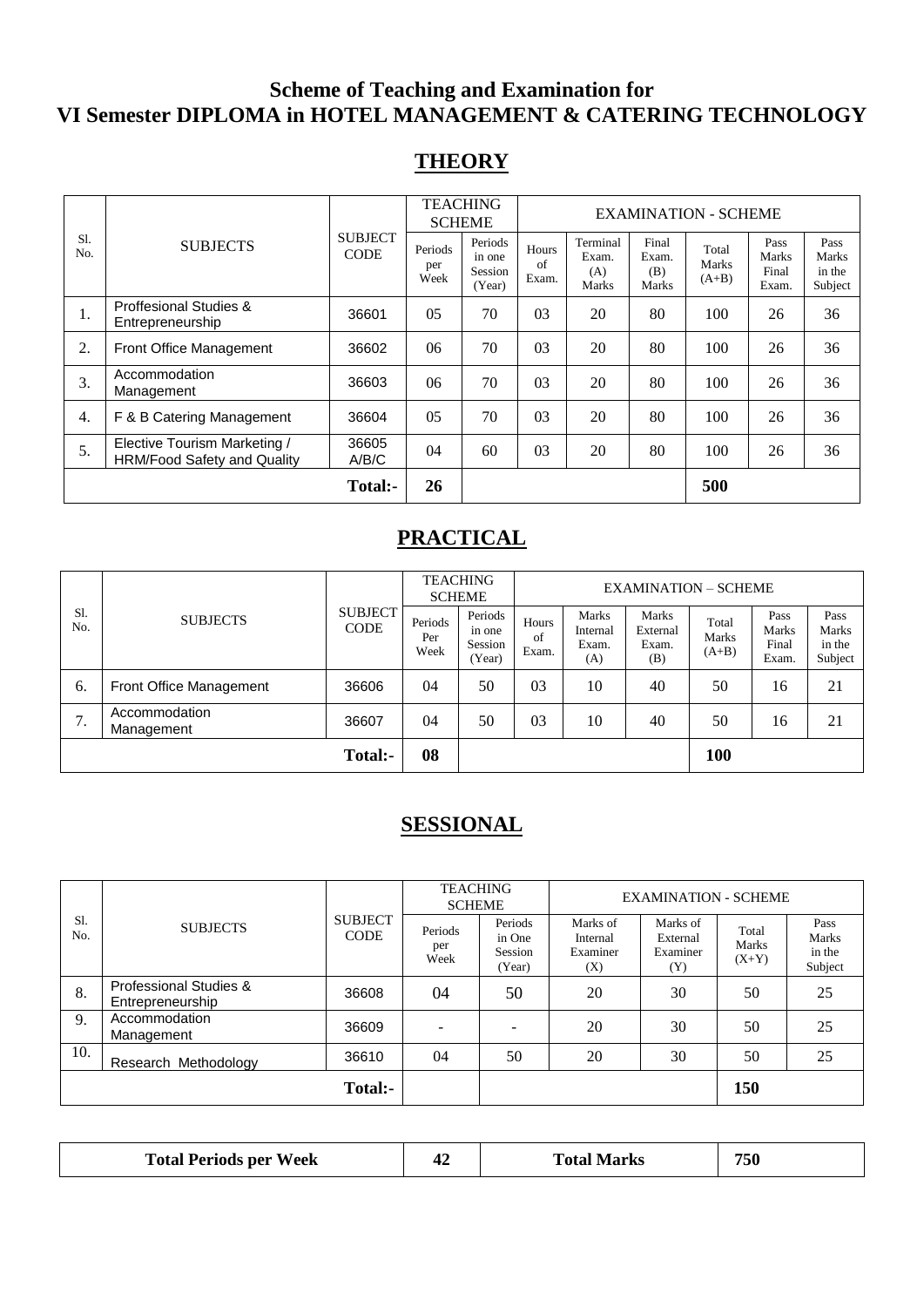# **PROFESSIONAL STUDIES & ENTRENEURSHIP**

Subject code **36601**

No. of Periods in one Session **70**

#### **Theory**

#### **Rationale:**

The paper has been introduced to achieve dual purpose for the students.

Firstly, this course provides the basics of Professional management and secondly it also prepares the student to develop self reliance by becoming an entrepreneur.

This makes them conversant with their duties and responsibility to make them successful in their career by developing profession expertise.

#### **Objectives:**

With the input provided in this paper, the students will be able to:-

- Acquire basic knowledge of management
- Understand the various ways of management such as human resources, marketing, finance and commercial aspects.

#### **Contents:**

#### **PART-1: PROFESSIONAL STUDIES**

#### **TOPIC: 01 INTRODUCTIONS 20**

- 01.01 Professional ethics- vision and mission, four steps of service and catering philosophy.
- 01.01.01 Management : Definition, functions, objectives
- 01.01.02 Leadership –definition, types-autocratic, democratic and laissez-fare, functions and characteristics of leadership.
- 01.01.03 Motivation: definition, types and importance/ benefits.
- 01.01.04 Form of business organizations-sole proprietorship, partnership, joint stock company And co-operative societies. 1.01.05 – supervisor's / technician's role: concept of supervisory management , Career needs role of technicians in an organization.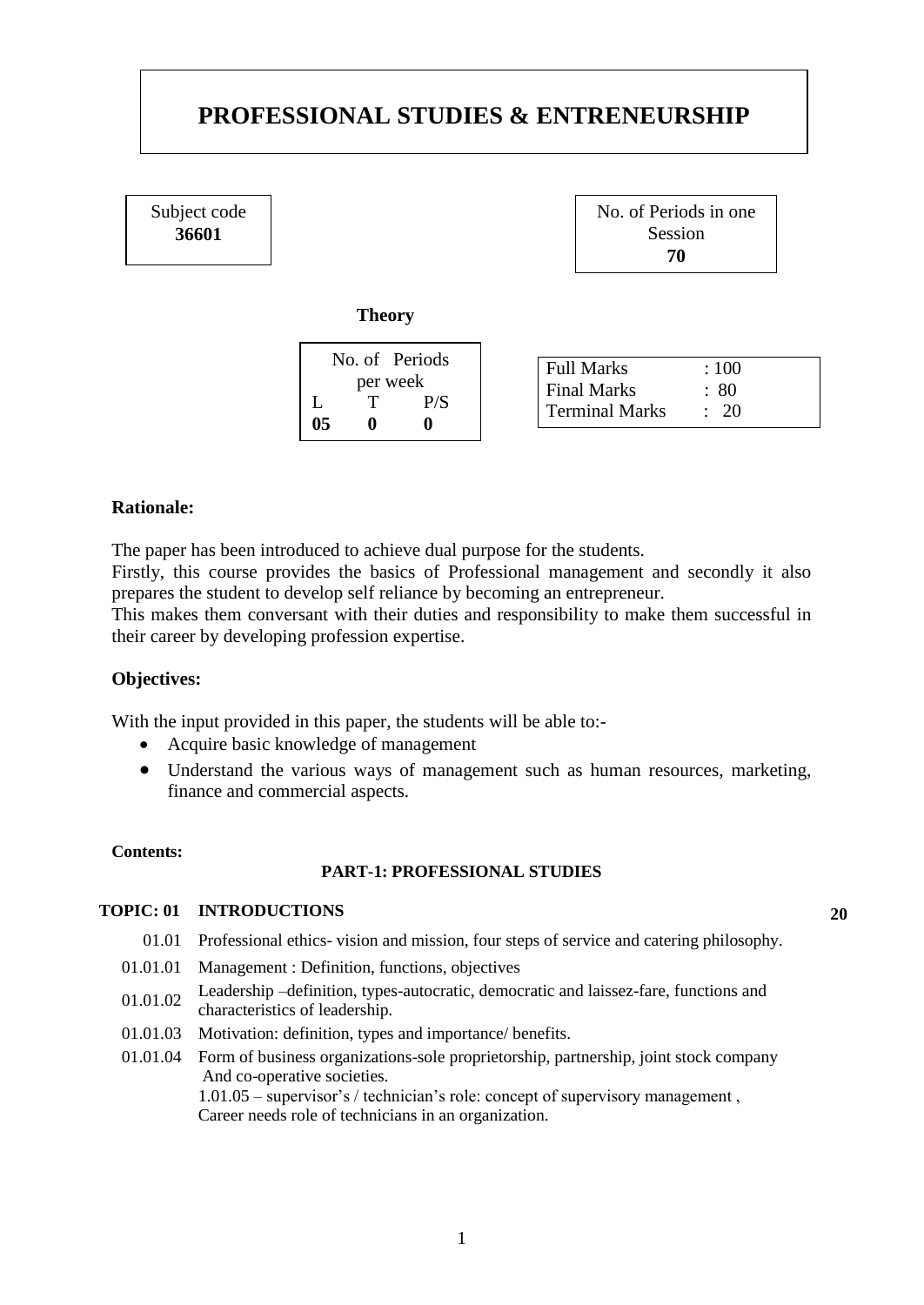#### **TOPIC: 02 INTRODUCTION ENTREPRENEURSHIP 15** 02.01 Concept, characteristics of a successful entrepreneurship, basic ingredients of entrepreneurship-1.finance 2. Technology 3. Sales & marketing 2: 02 **Sources of finance: 15** Government, commercial banks and financial institutions: SIDBI-Small industries development bank of India, IDBI- Industrial development bank of India. **TOPIC: 03 Acts: - Indian factories act 1948(main provisions only), consumers protection act 1986 (main provision only), municipal health law- main provisions of schedule A, B, C. 10 TOPIC 04 Project work: -** the purpose of research is to seek answers to problems through the application of scientific methodology which guarantees that the information is reliable and unbiased. This information is utilized to make conclusions and recommend solutions. The research project would be prepared by the students under guidance of **10**

external examiner through a report and viva voce. Meaning of the project, project identification, research methodology etc will be taught by the faculty during classes.

faculty members, the research would clearly spell out the objective, its findings, and recommendations. The research project will then be presented to a panel of internal and

#### **SCHEME OF EXAMINATION FOR FINAL EXAMINATION F.M. : 80**

|       | Objective (selection type) 25% |     |
|-------|--------------------------------|-----|
| Short | answers                        | 25% |
| Long  | answer                         | 50% |

**Books recommended**: - Essentials of management:- Koonz & Donnel Business organization & management: M C Shukla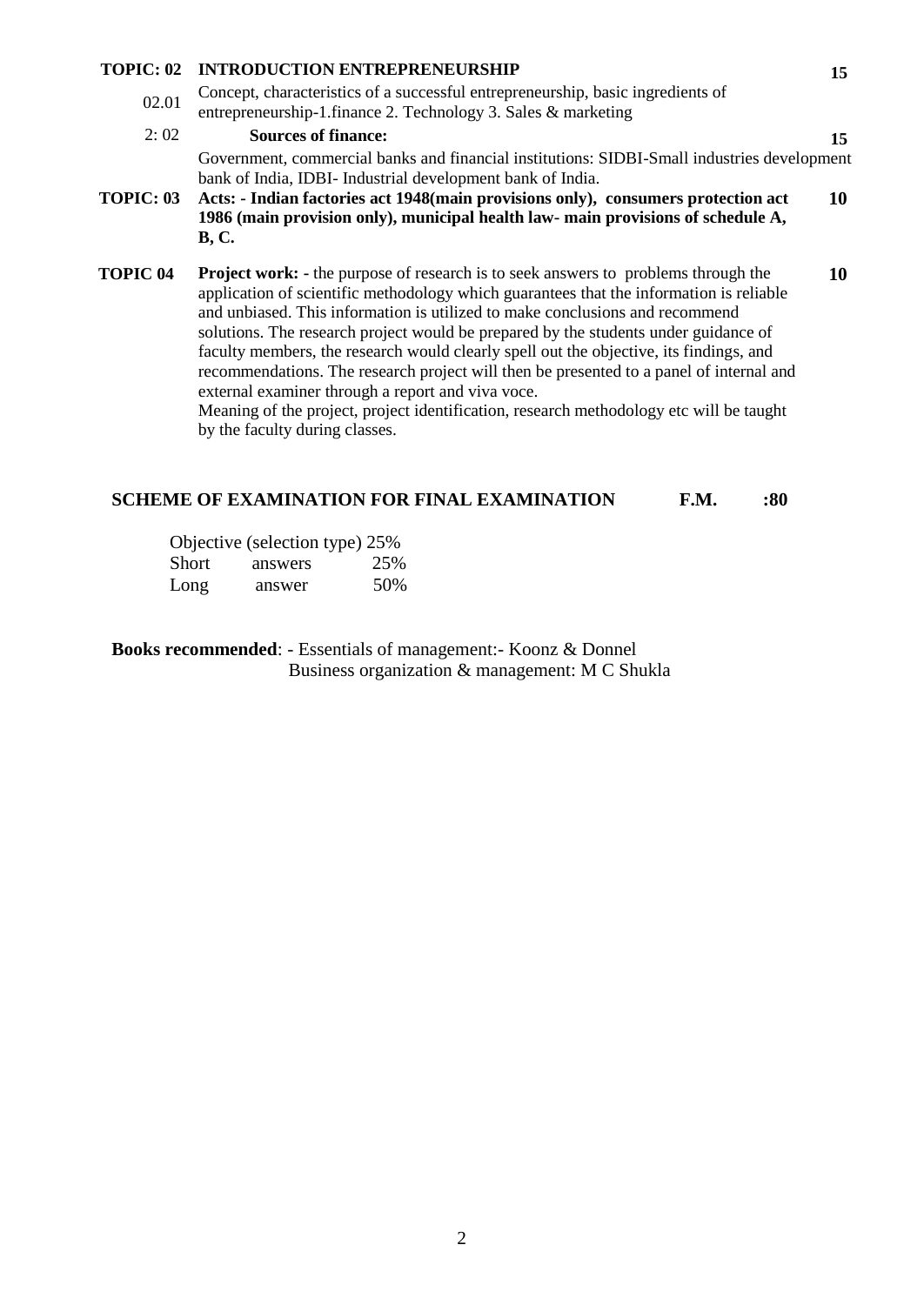# **FRONT OFFICE MANAGEMENT**

Subject code **36602**

No. of Periods in one Session **70**

#### **THEORY**

|    | No. of Periods |     |  |  |
|----|----------------|-----|--|--|
|    | per week       |     |  |  |
| L  | T              | P/S |  |  |
| 06 | o              | 0   |  |  |

Full Marks : 100 Final Marks : 80 Terminal Marks : 20

### **Rationale:**

- (1) Planning and Evaluation of Front Office Operation
- (2) Budgeting
- (3) Computer Application in Front Office
- $(4)$  Room Division

- (1) Planning and Evaluation of Front Office Operation
- (2) Budgeting
- (3) Computer Application in Front Office
- (4) Room Division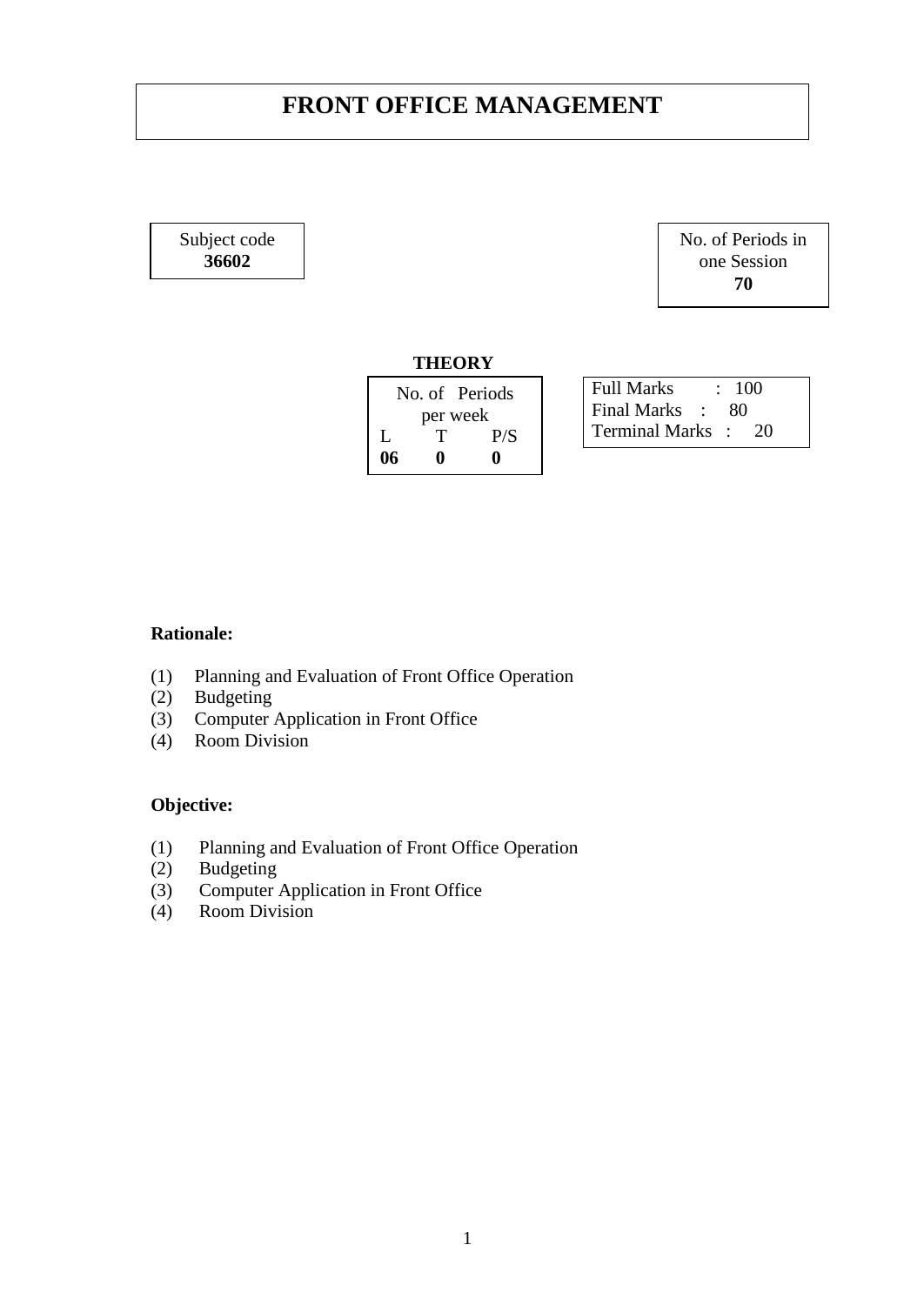| S.NO.    | <b>TOPIC</b>                                                                                                                                                                                                                        | <b>PERIODS</b> |
|----------|-------------------------------------------------------------------------------------------------------------------------------------------------------------------------------------------------------------------------------------|----------------|
| 01       | PLANNING & EVALUATING FRONT OFFICE OPERATION                                                                                                                                                                                        | 14             |
| 01.01    | Forecasting techniques                                                                                                                                                                                                              |                |
| 01.02    | Forecasting Room availability                                                                                                                                                                                                       |                |
| 01.03    | Useful forecasting data                                                                                                                                                                                                             |                |
| 01.03.01 | - % of walkins                                                                                                                                                                                                                      |                |
| 01.03.02 | - % of overstaying                                                                                                                                                                                                                  |                |
| 01.03.03 | - % of understay                                                                                                                                                                                                                    |                |
| 01.04    | Forecasting formula                                                                                                                                                                                                                 |                |
| 01.05    | Sample forecast forms                                                                                                                                                                                                               |                |
| 02       | <b>BUDGETING</b>                                                                                                                                                                                                                    | 14             |
| 02.01    | Making of front office budget                                                                                                                                                                                                       |                |
| 02.02    | Factors affecting budget planning                                                                                                                                                                                                   |                |
| 02.03    | Capital operation budget for front office                                                                                                                                                                                           |                |
| 02.04    | Refining budgets                                                                                                                                                                                                                    |                |
| 02.05    | Forecasting room revenue                                                                                                                                                                                                            |                |
| 03       | <b>COMPUTER APPLICATION IN FRONT OPERATION</b>                                                                                                                                                                                      | 14             |
| 03.01    | Fidelio / IDS / Shawman                                                                                                                                                                                                             |                |
| 03.02    | Amadeus                                                                                                                                                                                                                             |                |
| 04       | YIELD MANAGEMENT                                                                                                                                                                                                                    | 12             |
| 04.01    | Concept and importance                                                                                                                                                                                                              |                |
| 04.02    | Applicability to rooms division                                                                                                                                                                                                     |                |
| 04.02.01 | <b>Capability Management</b>                                                                                                                                                                                                        |                |
| 04.02.02 | Discount allocation                                                                                                                                                                                                                 |                |
| 04.02.03 | Duration control                                                                                                                                                                                                                    |                |
| 04.03    | Measurement yield                                                                                                                                                                                                                   |                |
| 04.04    | Potential high and low demand tactics                                                                                                                                                                                               |                |
| 04.05    | Yield management software                                                                                                                                                                                                           |                |
| 04.06    | Yield management team                                                                                                                                                                                                               |                |
| 05       | FRONT OFFICE AND GUEST SAFETY AND SECUIRITY                                                                                                                                                                                         | 08             |
| 06       | <b>FRENCH</b>                                                                                                                                                                                                                       | 08             |
| 06.01    | Conversation with guests                                                                                                                                                                                                            |                |
| 06.01.01 | Providing information to guest about the hotel, city, sight seeing, car rentals, historical<br>places, banks, airlines, travel agents, shopping centers and worship places etc.<br>Departure (Cashier, Bills Section and Bell Desk) |                |

#### **Book Recommended:**

- 1. Food & Beverage Service by Lilly crap.
- 2. Food & Beverage service Training manual by Sudhir Andrews
- 3. Food & Beverage by Lipinsky.

### **SCHEME OF EXAMINATION FOR FINAL EXAMINATION F.M.: 80**

|       | Objective (selection type) | 25% |
|-------|----------------------------|-----|
| Short | answers                    | 25% |
| Long  | answer                     | 50% |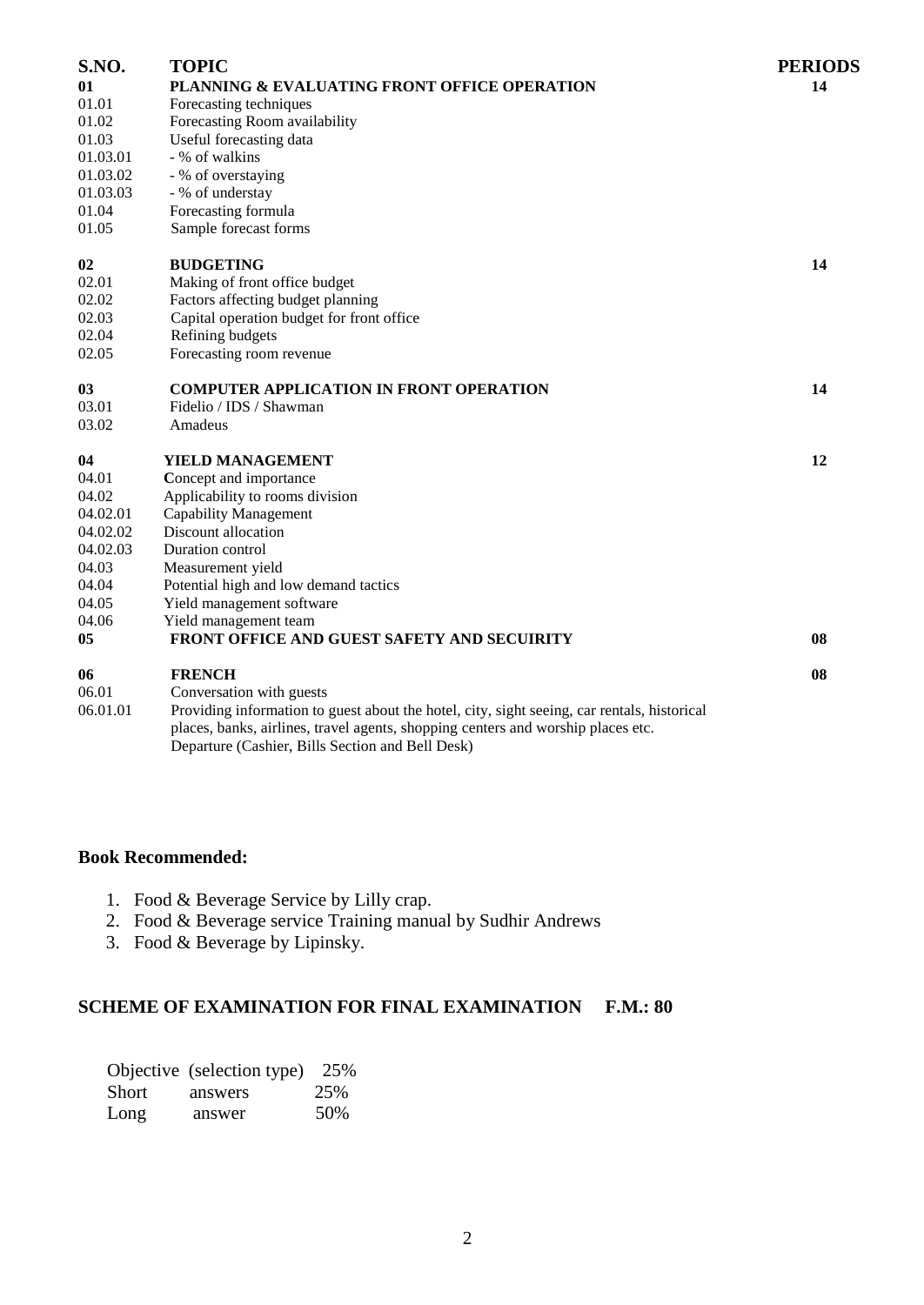# **ACCOMMODATION MANAGEMENT**

Subject code

**36603** No. of Periods in one Session **70**

#### **THEORY**

|    |          | No. of Periods | Fu. |
|----|----------|----------------|-----|
|    | per week | Fir            |     |
|    |          | P/S            | Tei |
| 06 |          |                |     |
|    |          |                |     |

| Full Marks       | ٠ | 100 |
|------------------|---|-----|
| Final Marks      |   | 80  |
| Terminal Marks : |   | 20  |

### **Rationale:**

- **1.** Planning the house keeping department
- **2.** organizing the house keeping department
- **3.** Interior decoration
- **4.** Layout of Guest room
- **5.** House keeping in Institutions

- **1.** Planning the house keeping department
- **2.** organizing the house keeping department
- **3.** Interior decoration
- **4.** Layout of Guest room
- **5.** House keeping in Institutions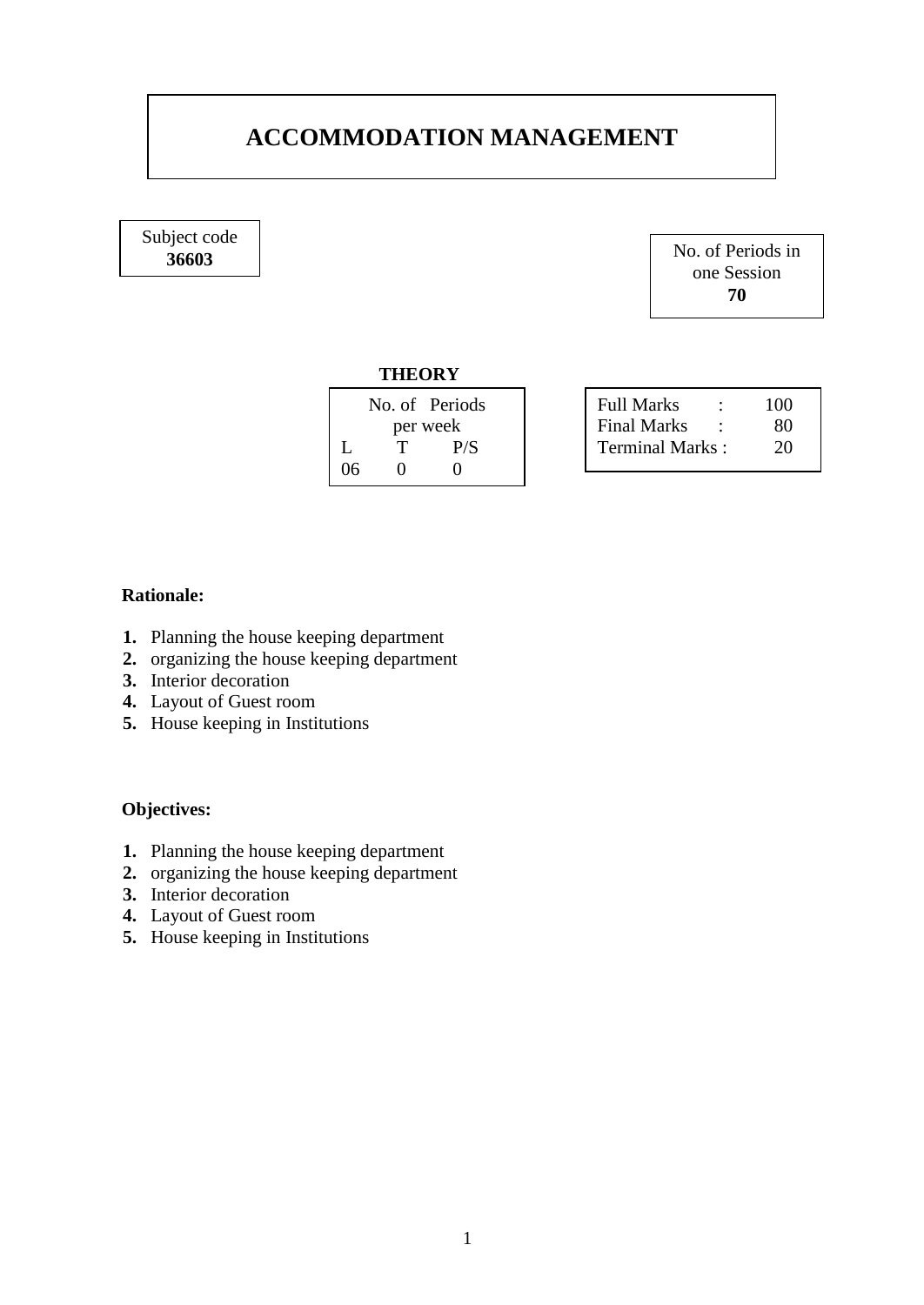## **CONTENTS:-**

| PLANNING AND ORGANISING THE HOUSE KEEPING DEPARTMENT<br>(20)<br>01<br>01.01<br>Area inventory list<br>01.02<br>Frequency schedules<br>Performance and Productivity standards<br>01.03<br>01.04<br>Standard Operating manuals - Job procedures<br>Job allocation and work schedules<br>01.05<br>01.06<br>Calculating staff strengths & planning duty rosters, team work and leadership in HK<br>Training in HKD, devising training programmes for HK staff<br>Budget and budgetary controls<br>01.07<br>The budget process<br>01.08<br>01.09<br>$Stock records - issue and control$<br>02<br><b>HOUSEKEEPING IN INSTITUTIONS &amp; FACILITIES OTHER THAN HOTELS</b><br>(08)<br>03<br><b>CONTRACT SERVICES</b><br>(08)<br>03.01<br>Types of contract services<br>03.02<br>Guidelines for hiring contract services<br>Advantages & disadvantages of contract services<br>03.03<br><b>SAFETY AND SECURITY</b><br>04<br>(04)<br>04.01<br>Safety awareness and accident prevention<br>04.02<br>Fire safety and fire fighting<br>04.03<br>Crime prevention and dealing with emergency situation<br>05<br><b>INTERIOR DECORATION</b><br>(20)<br>05.01<br>Elements of design<br>05.02<br>Colour and its role in $d\acute{e}cor - types$ of colour schemes<br>05.03<br>Windows and window treatment<br>05.04<br>Lighting and lighting fixtures<br>Floor finishes<br>05.05<br>05.06<br>Carpets<br>Furniture and fittings<br>05.07<br>05.08<br>Accessories<br><b>LAYOUT OF GUEST ROOMS</b><br>06<br>(06)<br>06.01<br>Sizes of rooms, sizes of furniture, furniture arrangement<br>07<br><b>NEW PROPERY COUNTDOWN</b><br>(04)<br>08<br><b>EMERGENCY AND WATER CONSERVATION IN HOUSEKEEPING OPERATIONS</b><br>(02)<br><b>SCHEME OF EXAMINATION FOR FINAL EXAMINATION</b><br>F.M.: 80<br>Objective (selection type) 25%<br>Short<br>25%<br>answers<br>50%<br>Long<br>answer | S. No. | <b>Topic</b> | <b>Periods</b> |
|--------------------------------------------------------------------------------------------------------------------------------------------------------------------------------------------------------------------------------------------------------------------------------------------------------------------------------------------------------------------------------------------------------------------------------------------------------------------------------------------------------------------------------------------------------------------------------------------------------------------------------------------------------------------------------------------------------------------------------------------------------------------------------------------------------------------------------------------------------------------------------------------------------------------------------------------------------------------------------------------------------------------------------------------------------------------------------------------------------------------------------------------------------------------------------------------------------------------------------------------------------------------------------------------------------------------------------------------------------------------------------------------------------------------------------------------------------------------------------------------------------------------------------------------------------------------------------------------------------------------------------------------------------------------------------------------------------------------------------------------------------------------------------------------------------------------------------------------------------------|--------|--------------|----------------|
|                                                                                                                                                                                                                                                                                                                                                                                                                                                                                                                                                                                                                                                                                                                                                                                                                                                                                                                                                                                                                                                                                                                                                                                                                                                                                                                                                                                                                                                                                                                                                                                                                                                                                                                                                                                                                                                              |        |              |                |
|                                                                                                                                                                                                                                                                                                                                                                                                                                                                                                                                                                                                                                                                                                                                                                                                                                                                                                                                                                                                                                                                                                                                                                                                                                                                                                                                                                                                                                                                                                                                                                                                                                                                                                                                                                                                                                                              |        |              |                |
|                                                                                                                                                                                                                                                                                                                                                                                                                                                                                                                                                                                                                                                                                                                                                                                                                                                                                                                                                                                                                                                                                                                                                                                                                                                                                                                                                                                                                                                                                                                                                                                                                                                                                                                                                                                                                                                              |        |              |                |
|                                                                                                                                                                                                                                                                                                                                                                                                                                                                                                                                                                                                                                                                                                                                                                                                                                                                                                                                                                                                                                                                                                                                                                                                                                                                                                                                                                                                                                                                                                                                                                                                                                                                                                                                                                                                                                                              |        |              |                |
|                                                                                                                                                                                                                                                                                                                                                                                                                                                                                                                                                                                                                                                                                                                                                                                                                                                                                                                                                                                                                                                                                                                                                                                                                                                                                                                                                                                                                                                                                                                                                                                                                                                                                                                                                                                                                                                              |        |              |                |
|                                                                                                                                                                                                                                                                                                                                                                                                                                                                                                                                                                                                                                                                                                                                                                                                                                                                                                                                                                                                                                                                                                                                                                                                                                                                                                                                                                                                                                                                                                                                                                                                                                                                                                                                                                                                                                                              |        |              |                |
|                                                                                                                                                                                                                                                                                                                                                                                                                                                                                                                                                                                                                                                                                                                                                                                                                                                                                                                                                                                                                                                                                                                                                                                                                                                                                                                                                                                                                                                                                                                                                                                                                                                                                                                                                                                                                                                              |        |              |                |
|                                                                                                                                                                                                                                                                                                                                                                                                                                                                                                                                                                                                                                                                                                                                                                                                                                                                                                                                                                                                                                                                                                                                                                                                                                                                                                                                                                                                                                                                                                                                                                                                                                                                                                                                                                                                                                                              |        |              |                |
|                                                                                                                                                                                                                                                                                                                                                                                                                                                                                                                                                                                                                                                                                                                                                                                                                                                                                                                                                                                                                                                                                                                                                                                                                                                                                                                                                                                                                                                                                                                                                                                                                                                                                                                                                                                                                                                              |        |              |                |
|                                                                                                                                                                                                                                                                                                                                                                                                                                                                                                                                                                                                                                                                                                                                                                                                                                                                                                                                                                                                                                                                                                                                                                                                                                                                                                                                                                                                                                                                                                                                                                                                                                                                                                                                                                                                                                                              |        |              |                |
|                                                                                                                                                                                                                                                                                                                                                                                                                                                                                                                                                                                                                                                                                                                                                                                                                                                                                                                                                                                                                                                                                                                                                                                                                                                                                                                                                                                                                                                                                                                                                                                                                                                                                                                                                                                                                                                              |        |              |                |
|                                                                                                                                                                                                                                                                                                                                                                                                                                                                                                                                                                                                                                                                                                                                                                                                                                                                                                                                                                                                                                                                                                                                                                                                                                                                                                                                                                                                                                                                                                                                                                                                                                                                                                                                                                                                                                                              |        |              |                |
|                                                                                                                                                                                                                                                                                                                                                                                                                                                                                                                                                                                                                                                                                                                                                                                                                                                                                                                                                                                                                                                                                                                                                                                                                                                                                                                                                                                                                                                                                                                                                                                                                                                                                                                                                                                                                                                              |        |              |                |
|                                                                                                                                                                                                                                                                                                                                                                                                                                                                                                                                                                                                                                                                                                                                                                                                                                                                                                                                                                                                                                                                                                                                                                                                                                                                                                                                                                                                                                                                                                                                                                                                                                                                                                                                                                                                                                                              |        |              |                |
|                                                                                                                                                                                                                                                                                                                                                                                                                                                                                                                                                                                                                                                                                                                                                                                                                                                                                                                                                                                                                                                                                                                                                                                                                                                                                                                                                                                                                                                                                                                                                                                                                                                                                                                                                                                                                                                              |        |              |                |
|                                                                                                                                                                                                                                                                                                                                                                                                                                                                                                                                                                                                                                                                                                                                                                                                                                                                                                                                                                                                                                                                                                                                                                                                                                                                                                                                                                                                                                                                                                                                                                                                                                                                                                                                                                                                                                                              |        |              |                |
|                                                                                                                                                                                                                                                                                                                                                                                                                                                                                                                                                                                                                                                                                                                                                                                                                                                                                                                                                                                                                                                                                                                                                                                                                                                                                                                                                                                                                                                                                                                                                                                                                                                                                                                                                                                                                                                              |        |              |                |
|                                                                                                                                                                                                                                                                                                                                                                                                                                                                                                                                                                                                                                                                                                                                                                                                                                                                                                                                                                                                                                                                                                                                                                                                                                                                                                                                                                                                                                                                                                                                                                                                                                                                                                                                                                                                                                                              |        |              |                |
|                                                                                                                                                                                                                                                                                                                                                                                                                                                                                                                                                                                                                                                                                                                                                                                                                                                                                                                                                                                                                                                                                                                                                                                                                                                                                                                                                                                                                                                                                                                                                                                                                                                                                                                                                                                                                                                              |        |              |                |
|                                                                                                                                                                                                                                                                                                                                                                                                                                                                                                                                                                                                                                                                                                                                                                                                                                                                                                                                                                                                                                                                                                                                                                                                                                                                                                                                                                                                                                                                                                                                                                                                                                                                                                                                                                                                                                                              |        |              |                |
|                                                                                                                                                                                                                                                                                                                                                                                                                                                                                                                                                                                                                                                                                                                                                                                                                                                                                                                                                                                                                                                                                                                                                                                                                                                                                                                                                                                                                                                                                                                                                                                                                                                                                                                                                                                                                                                              |        |              |                |
|                                                                                                                                                                                                                                                                                                                                                                                                                                                                                                                                                                                                                                                                                                                                                                                                                                                                                                                                                                                                                                                                                                                                                                                                                                                                                                                                                                                                                                                                                                                                                                                                                                                                                                                                                                                                                                                              |        |              |                |
|                                                                                                                                                                                                                                                                                                                                                                                                                                                                                                                                                                                                                                                                                                                                                                                                                                                                                                                                                                                                                                                                                                                                                                                                                                                                                                                                                                                                                                                                                                                                                                                                                                                                                                                                                                                                                                                              |        |              |                |
|                                                                                                                                                                                                                                                                                                                                                                                                                                                                                                                                                                                                                                                                                                                                                                                                                                                                                                                                                                                                                                                                                                                                                                                                                                                                                                                                                                                                                                                                                                                                                                                                                                                                                                                                                                                                                                                              |        |              |                |
|                                                                                                                                                                                                                                                                                                                                                                                                                                                                                                                                                                                                                                                                                                                                                                                                                                                                                                                                                                                                                                                                                                                                                                                                                                                                                                                                                                                                                                                                                                                                                                                                                                                                                                                                                                                                                                                              |        |              |                |
|                                                                                                                                                                                                                                                                                                                                                                                                                                                                                                                                                                                                                                                                                                                                                                                                                                                                                                                                                                                                                                                                                                                                                                                                                                                                                                                                                                                                                                                                                                                                                                                                                                                                                                                                                                                                                                                              |        |              |                |
|                                                                                                                                                                                                                                                                                                                                                                                                                                                                                                                                                                                                                                                                                                                                                                                                                                                                                                                                                                                                                                                                                                                                                                                                                                                                                                                                                                                                                                                                                                                                                                                                                                                                                                                                                                                                                                                              |        |              |                |
|                                                                                                                                                                                                                                                                                                                                                                                                                                                                                                                                                                                                                                                                                                                                                                                                                                                                                                                                                                                                                                                                                                                                                                                                                                                                                                                                                                                                                                                                                                                                                                                                                                                                                                                                                                                                                                                              |        |              |                |
|                                                                                                                                                                                                                                                                                                                                                                                                                                                                                                                                                                                                                                                                                                                                                                                                                                                                                                                                                                                                                                                                                                                                                                                                                                                                                                                                                                                                                                                                                                                                                                                                                                                                                                                                                                                                                                                              |        |              |                |
|                                                                                                                                                                                                                                                                                                                                                                                                                                                                                                                                                                                                                                                                                                                                                                                                                                                                                                                                                                                                                                                                                                                                                                                                                                                                                                                                                                                                                                                                                                                                                                                                                                                                                                                                                                                                                                                              |        |              |                |
|                                                                                                                                                                                                                                                                                                                                                                                                                                                                                                                                                                                                                                                                                                                                                                                                                                                                                                                                                                                                                                                                                                                                                                                                                                                                                                                                                                                                                                                                                                                                                                                                                                                                                                                                                                                                                                                              |        |              |                |
|                                                                                                                                                                                                                                                                                                                                                                                                                                                                                                                                                                                                                                                                                                                                                                                                                                                                                                                                                                                                                                                                                                                                                                                                                                                                                                                                                                                                                                                                                                                                                                                                                                                                                                                                                                                                                                                              |        |              |                |
|                                                                                                                                                                                                                                                                                                                                                                                                                                                                                                                                                                                                                                                                                                                                                                                                                                                                                                                                                                                                                                                                                                                                                                                                                                                                                                                                                                                                                                                                                                                                                                                                                                                                                                                                                                                                                                                              |        |              |                |
|                                                                                                                                                                                                                                                                                                                                                                                                                                                                                                                                                                                                                                                                                                                                                                                                                                                                                                                                                                                                                                                                                                                                                                                                                                                                                                                                                                                                                                                                                                                                                                                                                                                                                                                                                                                                                                                              |        |              |                |
|                                                                                                                                                                                                                                                                                                                                                                                                                                                                                                                                                                                                                                                                                                                                                                                                                                                                                                                                                                                                                                                                                                                                                                                                                                                                                                                                                                                                                                                                                                                                                                                                                                                                                                                                                                                                                                                              |        |              |                |
|                                                                                                                                                                                                                                                                                                                                                                                                                                                                                                                                                                                                                                                                                                                                                                                                                                                                                                                                                                                                                                                                                                                                                                                                                                                                                                                                                                                                                                                                                                                                                                                                                                                                                                                                                                                                                                                              |        |              |                |
|                                                                                                                                                                                                                                                                                                                                                                                                                                                                                                                                                                                                                                                                                                                                                                                                                                                                                                                                                                                                                                                                                                                                                                                                                                                                                                                                                                                                                                                                                                                                                                                                                                                                                                                                                                                                                                                              |        |              |                |

| 1. Text Book of House Keeping | $\sim$     | <b>Sudhir Andrews</b> |
|-------------------------------|------------|-----------------------|
| 2. Professional Management of | $\sim$ $-$ | Thomas J.A. Jones     |
| House Keeping Operation       |            |                       |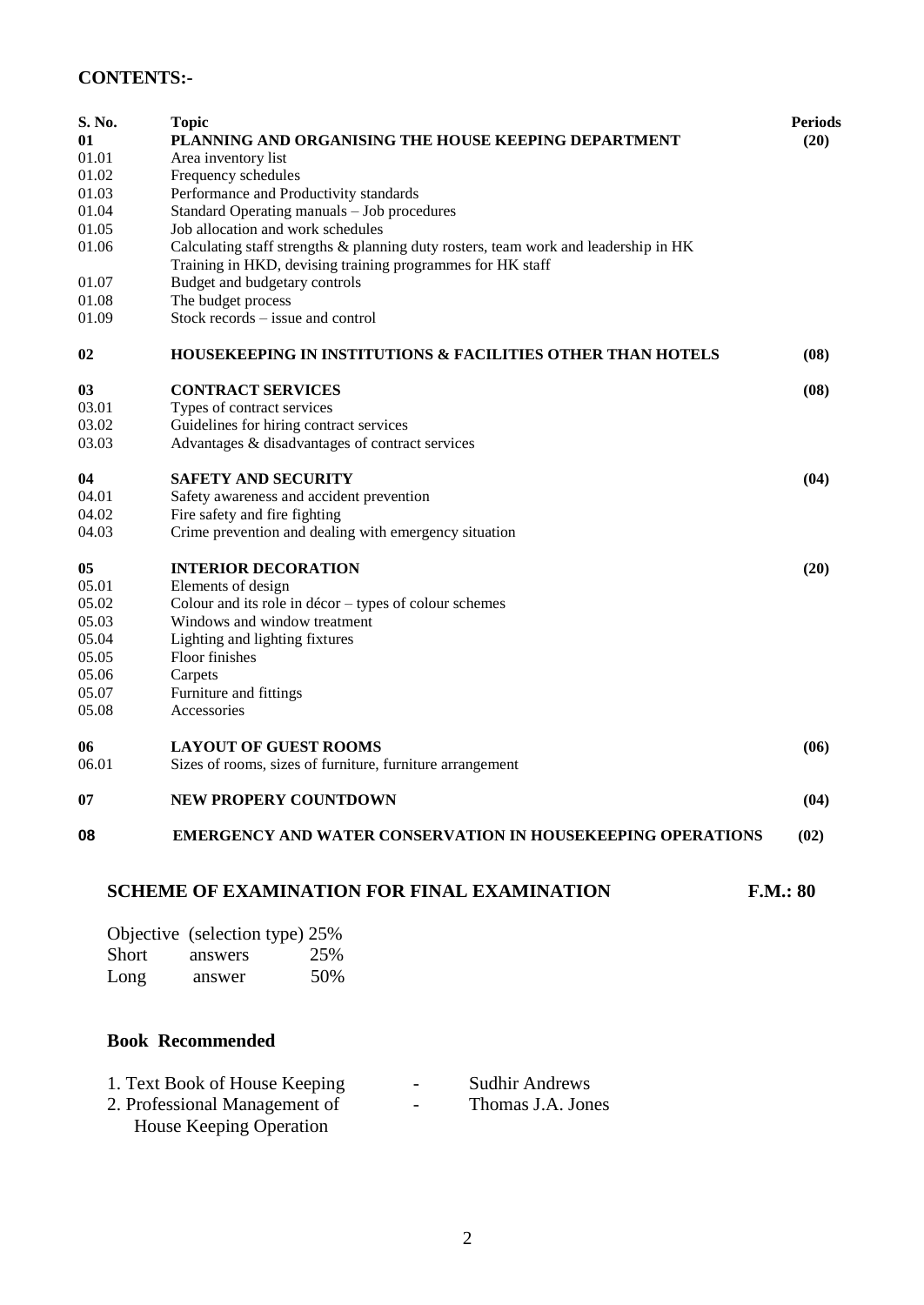# **F & B CATERING MANAGEMENT**

Subject code **36604**

No. of Periods In one Session **70**

### **THEORY**

No. of Periods

per week  ${\cal T}$ L T P/S 05 0 0

| <b>Full Marks</b>     | :100 |
|-----------------------|------|
| Final Marks           | : 80 |
| <b>Terminal Marks</b> | : 20 |

## **Rationale:**

- **1.** Beverage control
- **2.** Inventory control
- **3.** Sales control
- **4.** Food control
- **5.** Cost dynamics

- 1. Beverage control<br>2. Inventory control
- **2.** Inventory control
- **3.** Sales control
- **4.** Food control
- **5.** Cost dynamics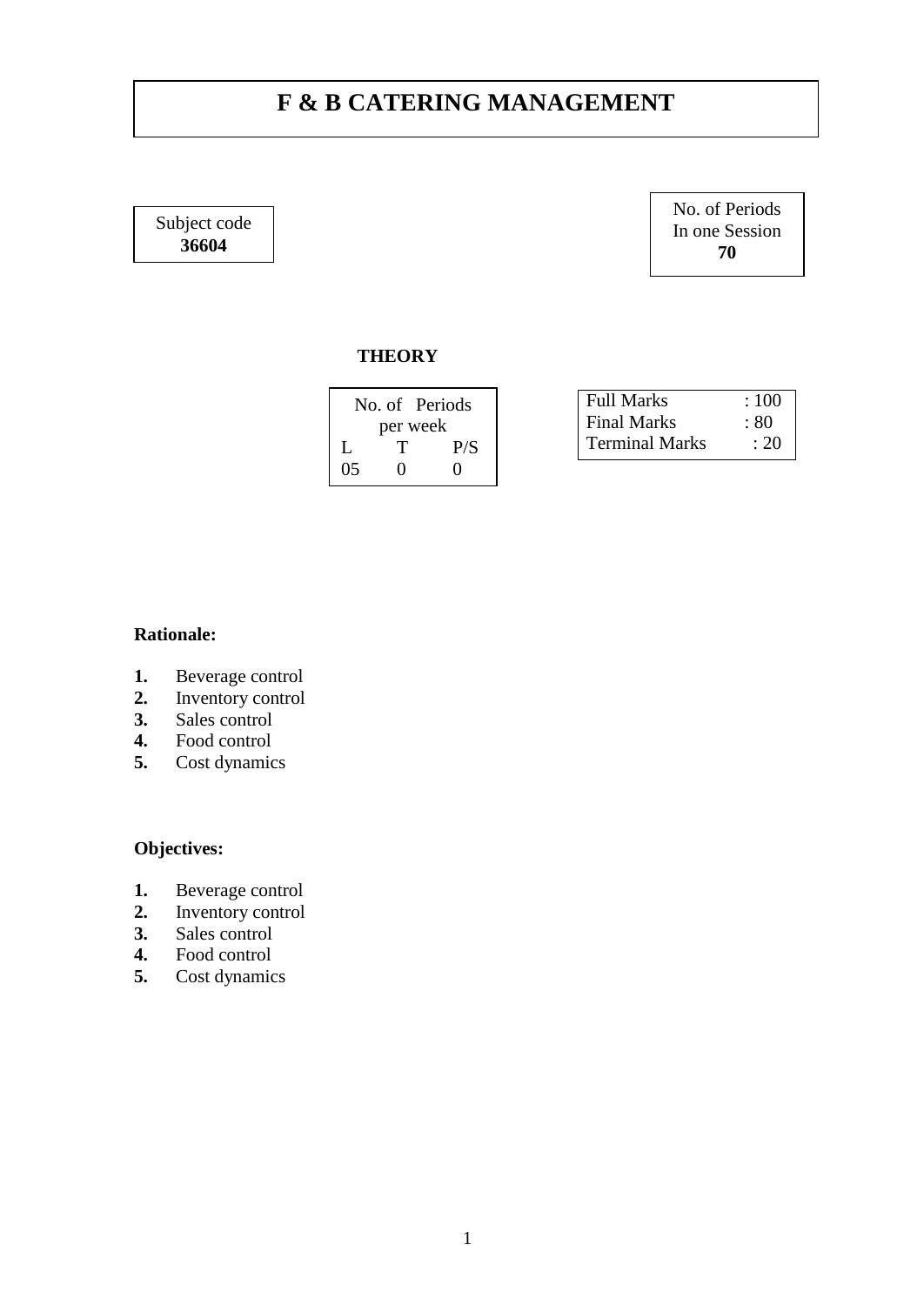| Sl. No. | <b>Topics</b>                                 | <b>Hours</b> |
|---------|-----------------------------------------------|--------------|
| 01      | <b>COST DYNAMICS</b>                          | 04           |
| 01.01   | Elements of Cost                              |              |
| 01.02   | <b>Classification of Cost</b>                 |              |
| 02      | <b>INVENTORY CONTROL</b>                      | 14           |
| 02.01   | Importance                                    |              |
| 02.02   | Objective                                     |              |
| 02.03   | Method                                        |              |
| 02.04   | Levels and Technique                          |              |
| 0.05    | Perpetual Inventory                           |              |
| 02.06   | Monthly Inventory                             |              |
| 02.07   | Pricing of Commodities                        |              |
| 02.08   | Comparison of Physics and Perpetual Inventory |              |
| 03      | <b>BEVERAGE CONTROL</b>                       | 10           |
| 03.01   | Purchasing                                    |              |
| 03.02   | Receiving                                     |              |
| 03.03   | Storing                                       |              |
| 03.04   | Issuing                                       |              |
|         |                                               |              |
| 04      | <b>SALES CONTROL</b>                          | 06           |
| 04.01   | Procedure of Cash Control                     |              |
| 05      | <b>BUDGETARY CONTROL</b>                      | 06           |
| 05.01   | Define Budget                                 |              |
| 05.02   | Types of Budget                               |              |
| 05.03   | <b>Budgetary Control</b>                      |              |
| 06      | <b>VARIANCE ANALYSIS</b>                      | 06           |
| 06.01   | <b>Standard Cost</b>                          |              |
| 06.02   | <b>Standard Costing</b>                       |              |
| 06.03   | <b>Cost Variances</b>                         |              |
| 06.06   | Overhead Variance                             |              |
| 06.07   | <b>Fixed Overhead Variance</b>                |              |
| 06.08   | Sales Variance                                |              |
| 06.09   | Profit Variance                               |              |
| 07      | <b>BREAKEVEN ANALYSIS</b>                     | 08           |
| 07.01   | <b>Breakeven Chart</b>                        |              |
| 07.02   | P V Ratio                                     |              |
| 07.03   | Contribution                                  |              |
| 07.04   | <b>Marginal Cost</b>                          |              |
| 07.05   | Graphs                                        |              |
| 08      | <b>MENU MERCHANDISING</b>                     | 06           |
| 08.01   | Menu Control                                  |              |
| 08.02   | Menu Structure                                |              |
| 08.03   | Planning                                      |              |
| 08.04   | Pricing of Menus                              |              |
| 08.05   | <b>Types of Menus</b>                         |              |
| 08.06   | Menu as Marketing Tool                        |              |
| 08.07   | Layout                                        |              |
| 08.08   | Constraints                                   |              |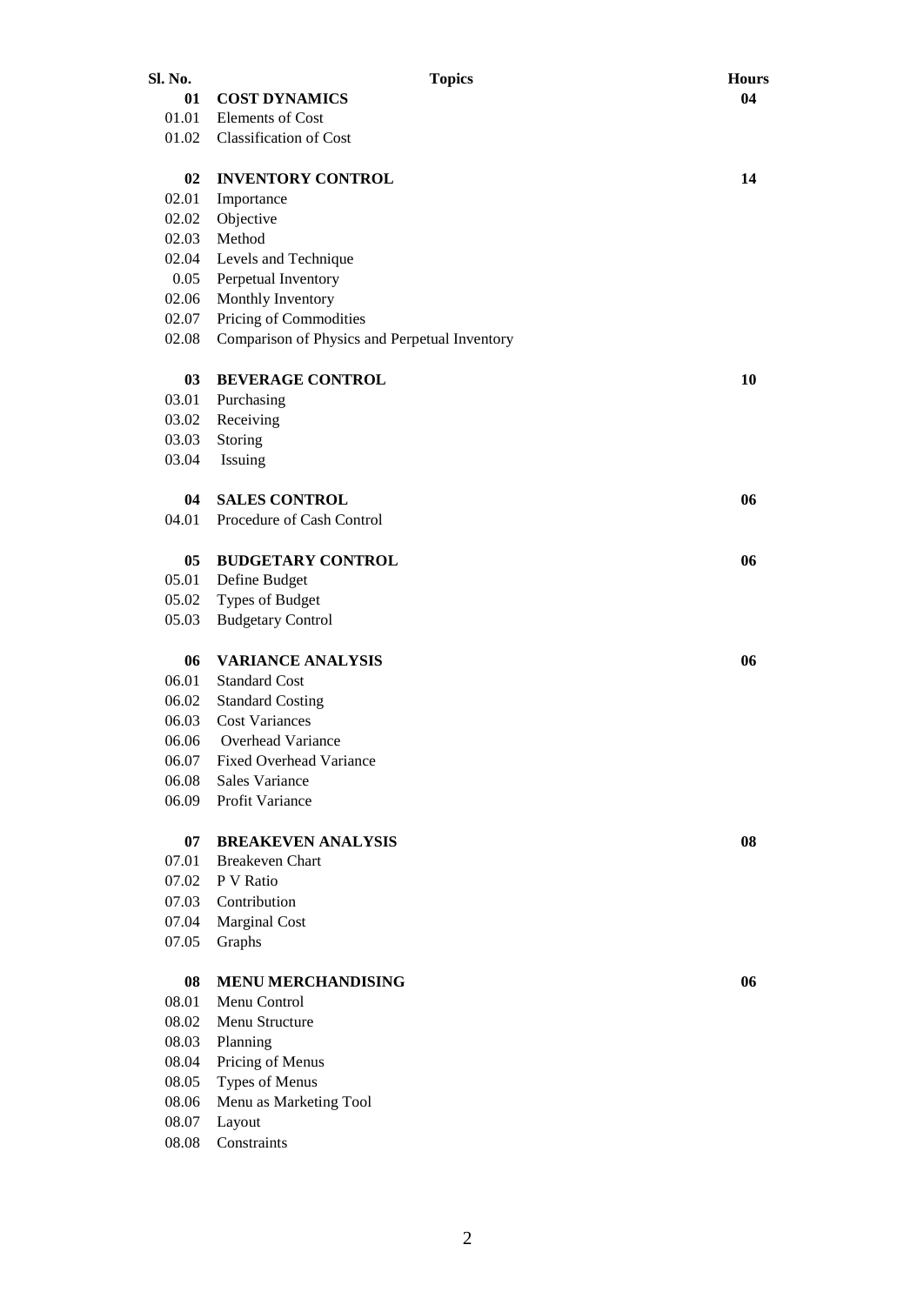#### **09 MENU ENGINEERING 06**

- 09.01 Definition and Objectives
- 09.02 Methods
- 09.03 Advantages

#### **10 MIS 04**

10.01 Reports

10.02 Daily Food Cost

10.03 Monthly Food Cost

### **SCHEME OF EXAMINATION FOR FINAL EXAMINATION F.M.: 80**

|       | Objective (selection type) | 25% |
|-------|----------------------------|-----|
| Short | answers                    | 25% |
| Long  | answer                     | 50% |

#### **Book Recommended**

| 1. F & B Catering Mgt. |  |
|------------------------|--|
|------------------------|--|

- 
- 2. Theory of Catering Theory Victor Ceserani

- John Fuller

- 2. Catering Mgt. & Administration American Hotel & Motel Association
	-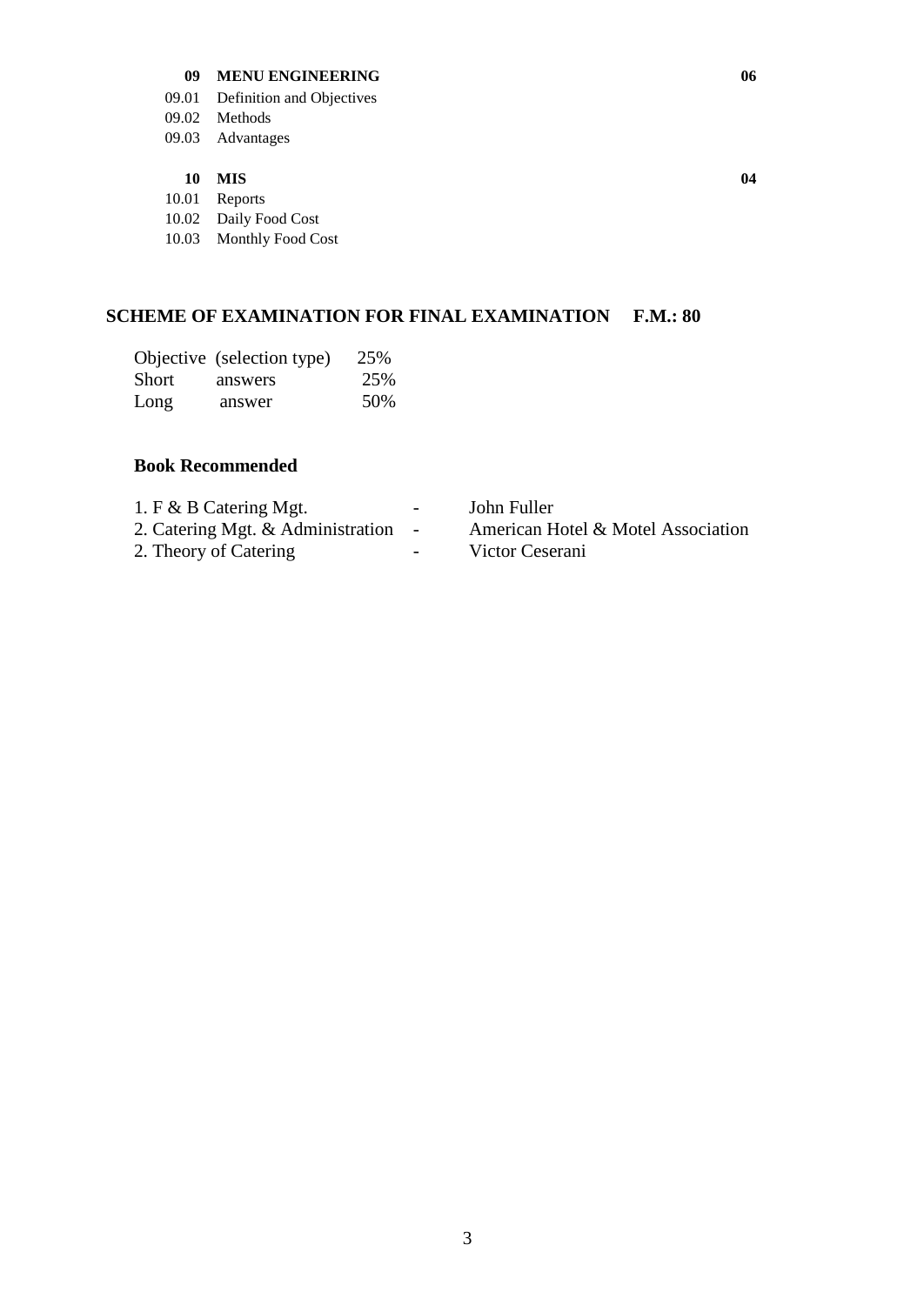# **TOURISM MARKETING (Elective)**

Subject code **36605 A**



#### **Theory**

| No. of Periods |   |     |  |
|----------------|---|-----|--|
| per week       |   |     |  |
| L              | т | P/S |  |
| 04             | o | 0   |  |
|                |   |     |  |

| <b>Full Marks</b>  | : 100 |
|--------------------|-------|
| <b>Final Marks</b> | 80    |
| External Marks:    | 20    |

### **Rationale:**

This course familiarises the student with marketing concepts, techniques and skills as required in the marketing of tourism product and attractions.

#### **Objective:**

This course familiarises the student with marketing concepts, techniques and skills as required in the marketing of tourism product and attractions.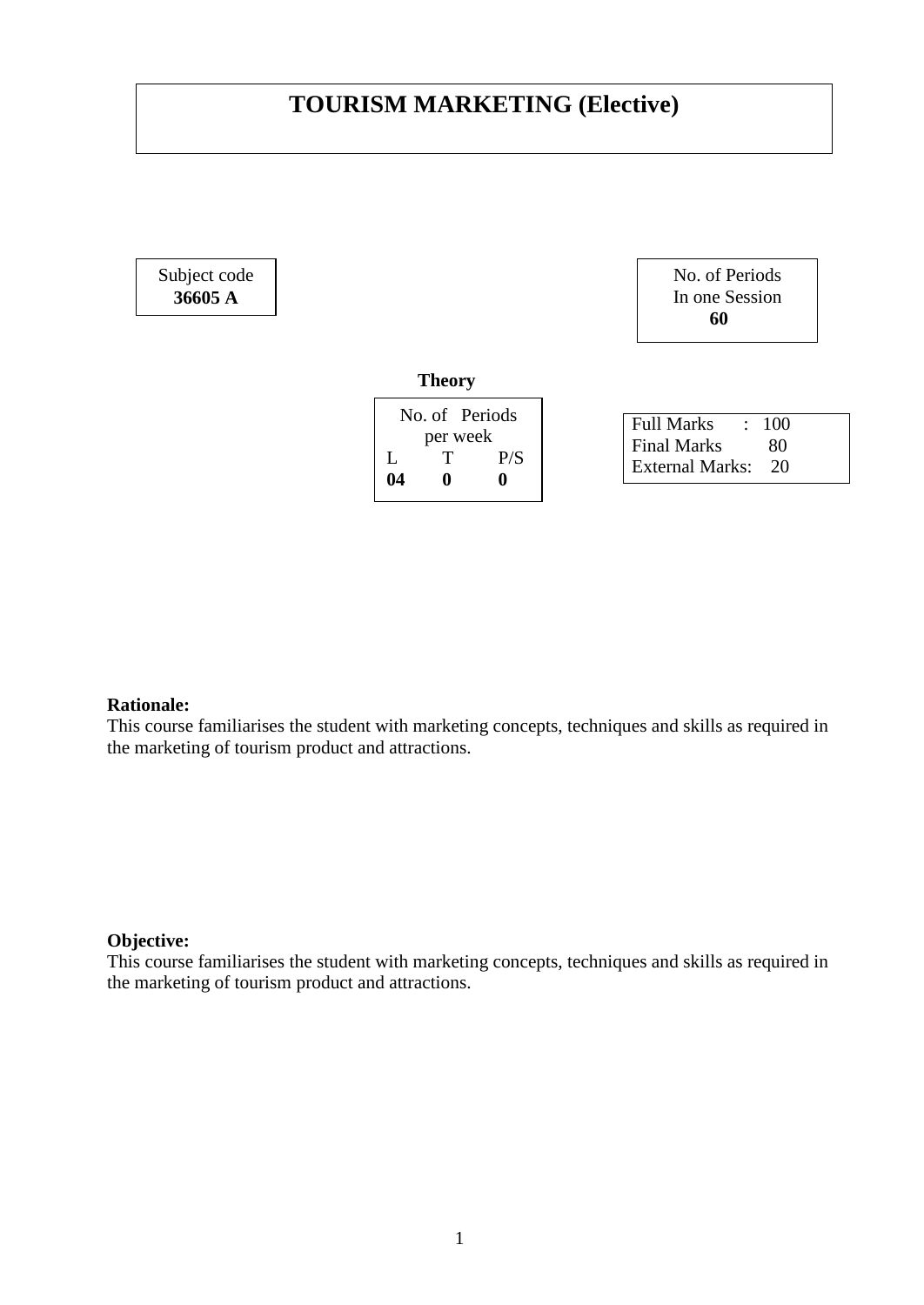| <b>Block-1</b> | <b>Understanding Entrepreneurship and Management</b>               | 10 |
|----------------|--------------------------------------------------------------------|----|
| Unit 1         | Introduction to Tourism Marketing - Approaches, Relevance and Role |    |
| Unit 2         | <b>Market Segmentation</b>                                         |    |
| Unit 3         | Tourism Markets: International and Domestic                        |    |
| <b>Block-2</b> | <b>Market Analysis</b>                                             | 10 |
| Unit 4         | <b>Marketing Research</b>                                          |    |
| Unit 5         | <b>Competitive Analysis and Strategies</b>                         |    |
| Unit 6         | Forecasting for Tourism and its Products                           |    |
| Unit 7         | Role of Technology in Tourism Marketing                            |    |
| <b>Block-3</b> | <b>Marketing Mix</b>                                               | 10 |
| Unit 8         | <b>Product Designing</b>                                           |    |
| Unit 9         | <b>Pricing Strategies</b>                                          |    |
| Unit 10        | <b>Promotion Strategies</b>                                        |    |
| Unit 11        | <b>Distribution Strategies</b>                                     |    |
| Unit 12        | The Fifth P: People, Process and Physical Evidence                 |    |
| <b>Block-4</b> | <b>Marketing Mix: Specific Situations</b>                          | 10 |
| Unit 13        | <b>Familiarization Tours</b>                                       |    |
| Unit 14        | <b>Seasonal Marketing</b>                                          |    |
| Unit 15        | <b>Tourism Fairs and Travel Markets</b>                            |    |
| <b>Block-5</b> | <b>Accommodation Marketing</b>                                     | 10 |
| Unit 16        | <b>Star Category Hotels</b>                                        |    |
| Unit 17        | <b>Alternate Accommodation</b>                                     |    |
| Unit 18        | <b>Supplementary Accommodation</b>                                 |    |
| Unit 19        | Linkages in the Trade                                              |    |
| <b>Block-6</b> | <b>Transport and Travel Services Marketing</b>                     | 10 |
| Unit 20        | Air Lines Marketing                                                |    |
| Unit 21        | <b>Tourist Transport Marketing</b>                                 |    |
| Unit 22        | <b>Travel Agency Marketing</b>                                     |    |
| Unit 23        | <b>Tour Operators Marketing</b>                                    |    |
|                |                                                                    |    |

| Objective (selection type)<br>Short<br>answers<br>Long<br>answer | <b>SCHEME OF EXAMINATION FOR FINAL EXAMINATION</b><br>25%<br>25%<br>50% |              | F.M.:80 |
|------------------------------------------------------------------|-------------------------------------------------------------------------|--------------|---------|
| <b>Book Recommended</b>                                          | 1. Marketing for Hospitality & Tourism                                  | Philip Ktler |         |
| 2. Marketing Management                                          |                                                                         | Rajiv Lal    |         |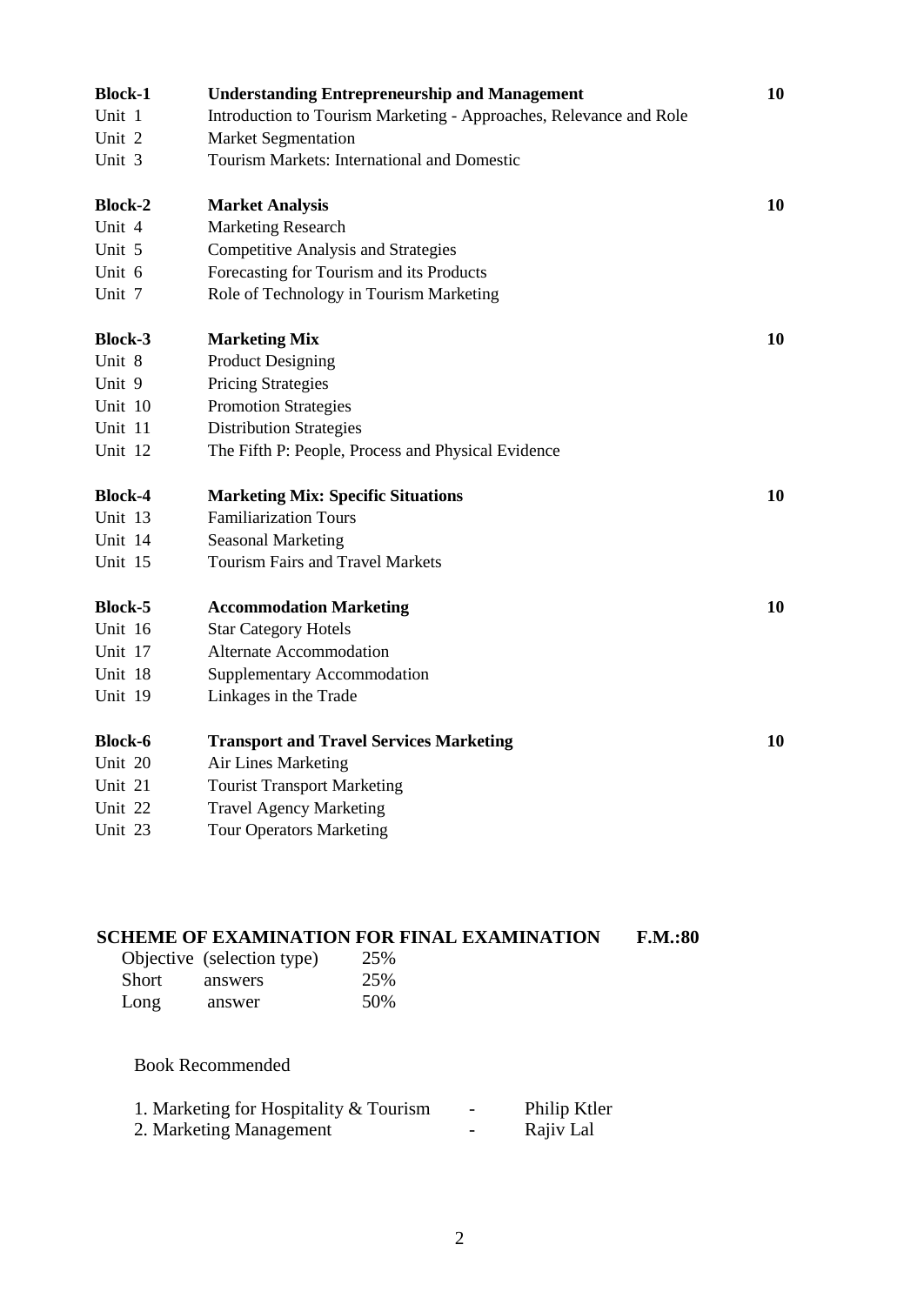# **HUMAN RESOURCE MANAGEMENT (Elective)**

Subject code **36605 B**

No. of Periods in one session **60**

**THEORY**

| No. of Periods |   |     |
|----------------|---|-----|
| per week       |   |     |
| Ι.             | T | P/S |
| 04             | o | 0   |

| <b>Full Marks</b> |  | 100 |
|-------------------|--|-----|
| Final Marks : 80  |  |     |
| Terminal Marks :  |  | 20  |

### **Rationale:**

- 1. Human Resource Planning
- 2. Job Evaluation Methods
- 3. Recruitment and Selections
- 4. Human Resource Audit
- 5. Task Analysis

## **Objective**

- 1. Human Resource Planning
- 2. Job Evaluation Methods
- 3. Recruitment and Selections
- 4. Human Resource Audit
- 5. Task Analysis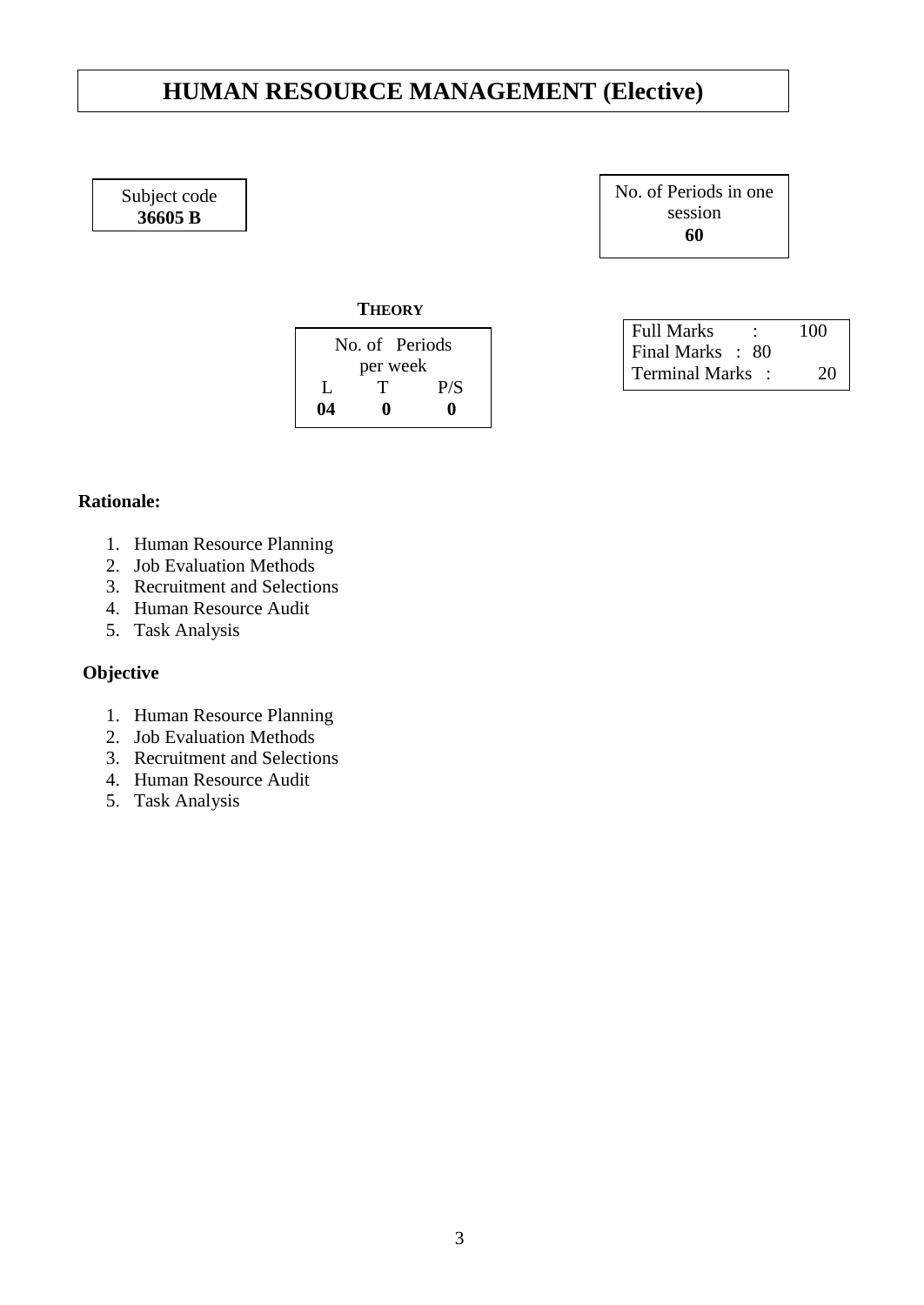| <b>Sl. No.</b> | <b>Topic</b>                                                     | <b>Periods</b> |
|----------------|------------------------------------------------------------------|----------------|
| 01             | <b>Human Resource Planning</b>                                   |                |
| 01.01          | Micro                                                            |                |
| 01.02          | Macro                                                            |                |
| 02             | <b>HRD applications in Hotel Industry</b>                        |                |
| 03             | <b>Relevance of HRD in Hotel Industry</b>                        |                |
| 04             | <b>Personnel Office</b>                                          |                |
| 04.01          | Functions                                                        |                |
| 04.02          | Operations                                                       |                |
| 0 <sub>5</sub> | <b>Hotel Environment and Culture</b>                             |                |
| 06             | <b>HRD</b> System                                                |                |
| 07             | <b>Job Evaluation</b>                                            |                |
| 07.01<br>07.02 | Concepts<br>Scope                                                |                |
| 07.03          | Limitations                                                      |                |
| 08             | <b>Job Analysis and Job Description</b>                          |                |
| 09             | <b>Job Evaluation Methods</b>                                    |                |
| 10             | <b>Task Analysis</b>                                             |                |
| 11             | <b>Demand and Supply Forecasting</b>                             |                |
| 12             | <b>Human Resource Information System</b>                         |                |
| 13             | <b>Human Resource Audit</b>                                      |                |
| 14             | <b>Human Resource Accounting Practices</b>                       |                |
| 15             | <b>Recruitment and Selection</b>                                 |                |
| <b>16</b>      | <b>Attracting and Retaining Talents</b>                          |                |
| 16.01<br>17    | <b>Strategic Interventions</b><br><b>Induction and Placement</b> |                |
| 18             | <b>Staff Training and Development</b>                            |                |
| 19             | <b>Training Methods and Evaluation</b>                           |                |
| 20             | <b>Motivation and Productivity</b>                               |                |
| 21             | <b>Motivation and Job Enrichment</b>                             |                |
| 22             | <b>Career Planning</b>                                           |                |
| 23             | <b>Employee Counseling</b>                                       |                |
| 24             | <b>Performance Monitoring and Appraisal</b>                      |                |
| 25             | <b>Transfer, Promotion and Reward Policy</b>                     |                |
| 26             | <b>Disciplinary Issues</b>                                       |                |
| 27             | <b>Employees Grievance Handling</b>                              |                |
| 28             | <b>Compensation and Salary Administration</b>                    |                |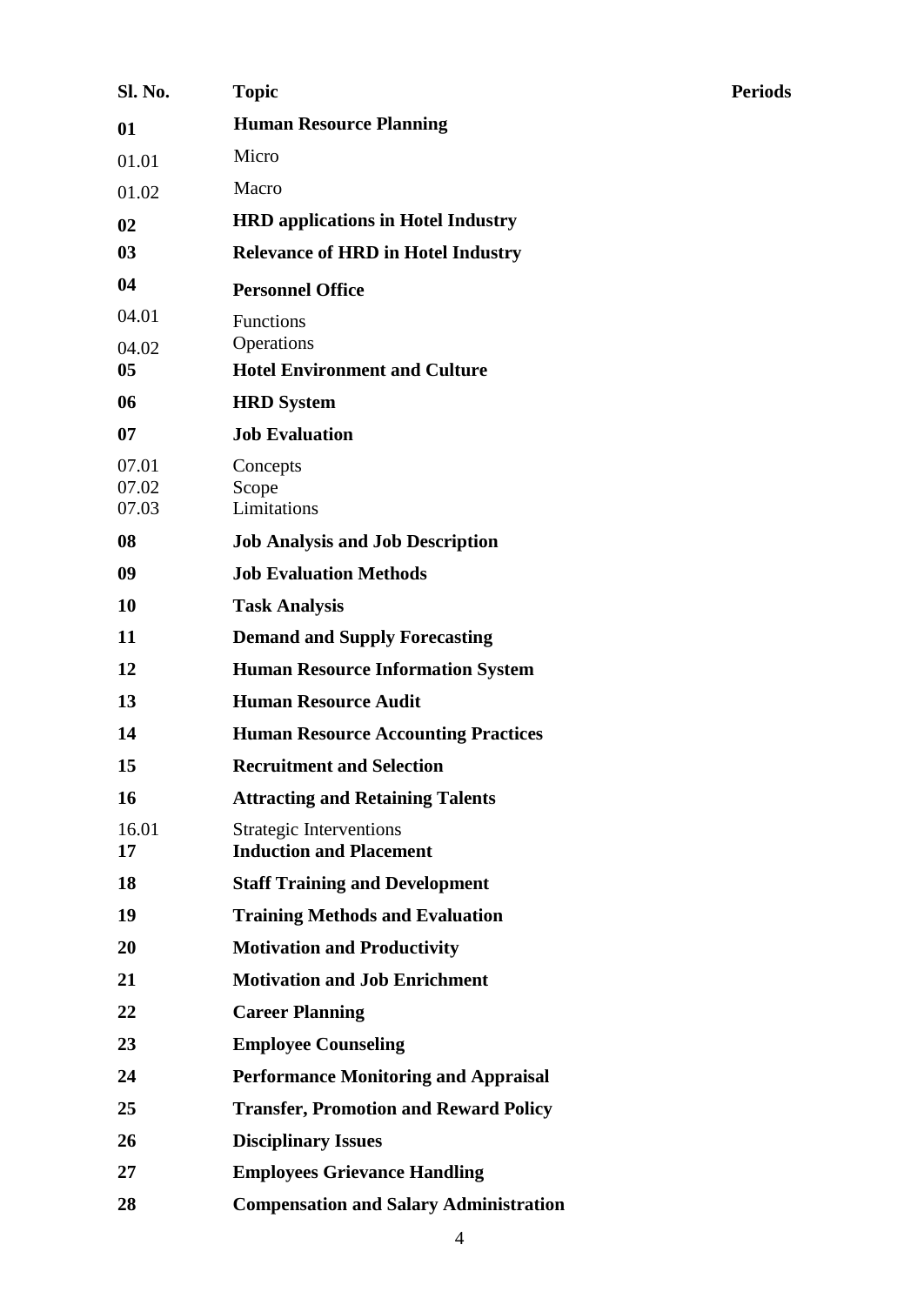| 29 | <b>Employee Benefits and Welfare Schemes</b>                                     |
|----|----------------------------------------------------------------------------------|
| 30 | <b>Labour Laws and Regulations Related to Hotel Industry</b>                     |
| 31 | <b>Gender Sensitivities</b>                                                      |
| 32 | <b>Emerging Trends and Perspectives</b>                                          |
| 33 | <b>Impacts of Mergers and Acquisitions on Human Resource</b><br><b>Practices</b> |

## **SCHEME OF EXAMINATION FOR FINAL EXAMINATION F.M.:80**

|       | Objective (selection type) 25% |     |
|-------|--------------------------------|-----|
| Short | answers                        | 25% |
| Long  | answer                         | 50% |

| 1. Human Resources Development | $\overline{\phantom{a}}$ | Jagmohan Negi |
|--------------------------------|--------------------------|---------------|
| & Management                   |                          |               |
| <b>Personnel Management</b>    | $\overline{\phantom{a}}$ | P.C.Thripathi |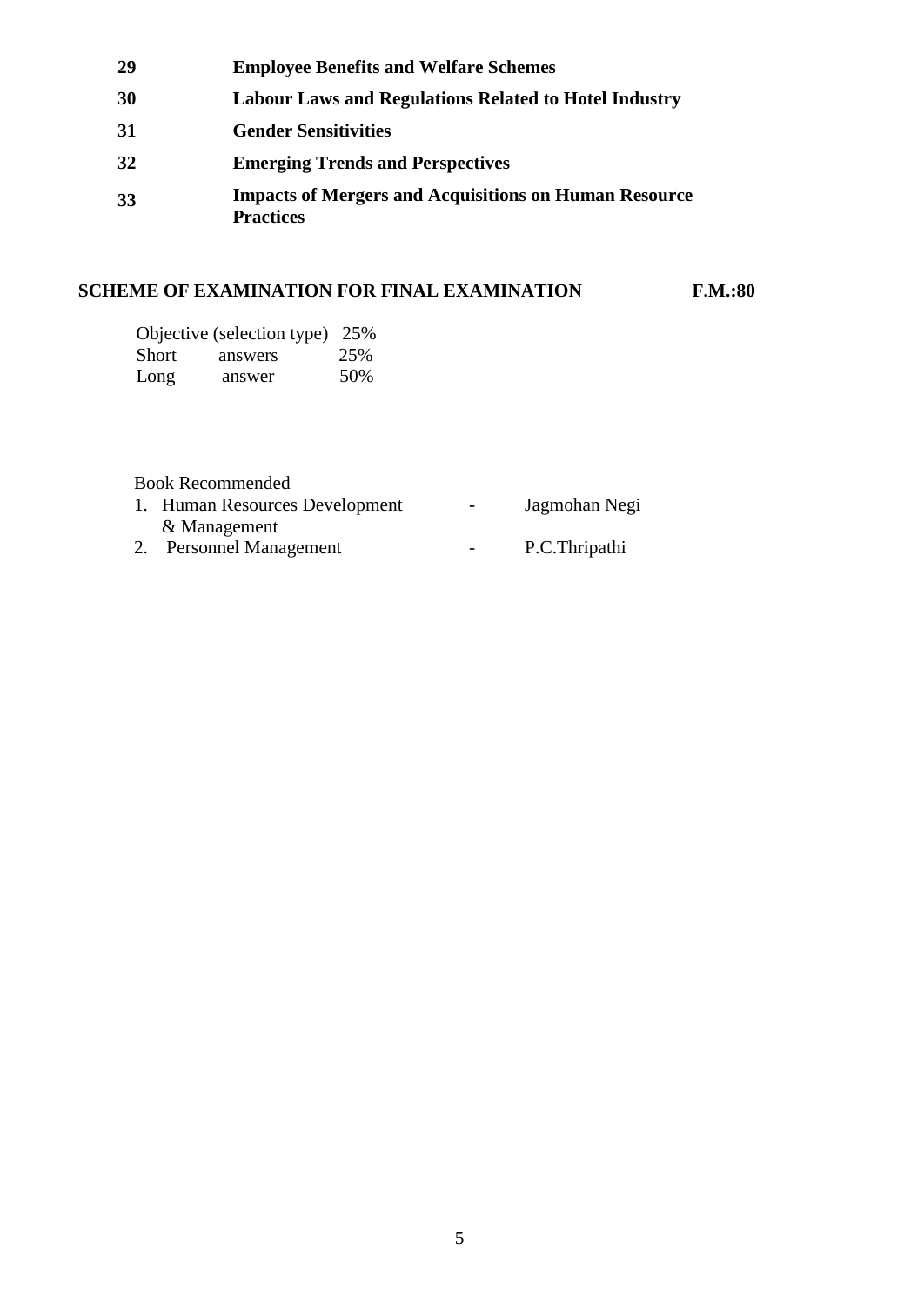# **FOOD SAFETY& QUALITY (Elective)**

### Subject code **36605 C**



## **Theory**

| No. of Periods |                   |                   |  |  |
|----------------|-------------------|-------------------|--|--|
|                | per week          |                   |  |  |
| Ι.             | т                 | P/S               |  |  |
| 04             | $\mathbf{\Omega}$ | $\mathbf{\Omega}$ |  |  |

| <b>Full Marks</b>   | : 100 |
|---------------------|-------|
| Final Marks :       | -80   |
| Terminal Marks : 20 |       |

### **Rationale:**

- 1. Food Preservation and Spoilage
- 2. Micro Organisms in Food
- 3. Hygiene and Sanitation in Food Sector
- 4. Quality Assurance
- 5. Food Laws and Regulations

- 1. Food Preservation and Spoilage
- 2. Micro Organisms in Food
- 3. Hygiene and Sanitation in Food Sector
- 4. Quality Assurance
- 5. Food Laws and Regulations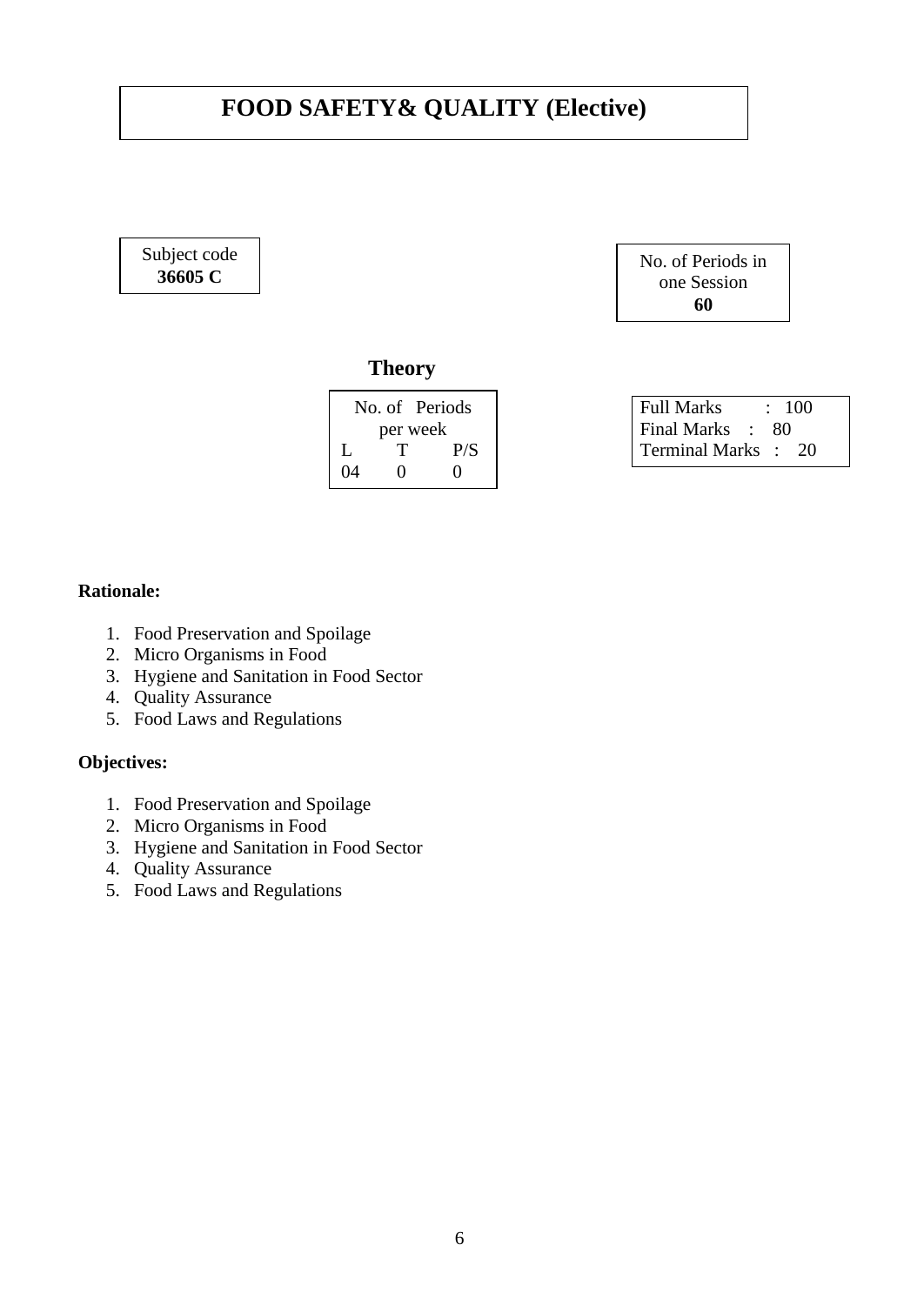| Basic introduction To Food Safety, Food Hazards & Risks,<br><b>Contaminants and Food Hygiene</b>                                            | 01                                                                                                                                                                                                                                                                                                                                                                                                                                                                                                                                                                                                                                                                                                                                                                                                                                                                                                                                                     |
|---------------------------------------------------------------------------------------------------------------------------------------------|--------------------------------------------------------------------------------------------------------------------------------------------------------------------------------------------------------------------------------------------------------------------------------------------------------------------------------------------------------------------------------------------------------------------------------------------------------------------------------------------------------------------------------------------------------------------------------------------------------------------------------------------------------------------------------------------------------------------------------------------------------------------------------------------------------------------------------------------------------------------------------------------------------------------------------------------------------|
| <b>MICRO ORGANISMS IN FOOD</b>                                                                                                              | 04                                                                                                                                                                                                                                                                                                                                                                                                                                                                                                                                                                                                                                                                                                                                                                                                                                                                                                                                                     |
| General characteristics of Micro Organisms based on their occurrence                                                                        |                                                                                                                                                                                                                                                                                                                                                                                                                                                                                                                                                                                                                                                                                                                                                                                                                                                                                                                                                        |
| Factor affecting their growth in food (intrinsic and extrinsic)                                                                             |                                                                                                                                                                                                                                                                                                                                                                                                                                                                                                                                                                                                                                                                                                                                                                                                                                                                                                                                                        |
|                                                                                                                                             |                                                                                                                                                                                                                                                                                                                                                                                                                                                                                                                                                                                                                                                                                                                                                                                                                                                                                                                                                        |
| Fungi                                                                                                                                       |                                                                                                                                                                                                                                                                                                                                                                                                                                                                                                                                                                                                                                                                                                                                                                                                                                                                                                                                                        |
|                                                                                                                                             |                                                                                                                                                                                                                                                                                                                                                                                                                                                                                                                                                                                                                                                                                                                                                                                                                                                                                                                                                        |
|                                                                                                                                             | 06                                                                                                                                                                                                                                                                                                                                                                                                                                                                                                                                                                                                                                                                                                                                                                                                                                                                                                                                                     |
|                                                                                                                                             |                                                                                                                                                                                                                                                                                                                                                                                                                                                                                                                                                                                                                                                                                                                                                                                                                                                                                                                                                        |
|                                                                                                                                             |                                                                                                                                                                                                                                                                                                                                                                                                                                                                                                                                                                                                                                                                                                                                                                                                                                                                                                                                                        |
| Spoilage of different products (milk and milk products, cereals and<br>cereal products, meat, eggs, fruits and vegetables, canned products) |                                                                                                                                                                                                                                                                                                                                                                                                                                                                                                                                                                                                                                                                                                                                                                                                                                                                                                                                                        |
|                                                                                                                                             |                                                                                                                                                                                                                                                                                                                                                                                                                                                                                                                                                                                                                                                                                                                                                                                                                                                                                                                                                        |
| Preservatives & Irradiation)                                                                                                                |                                                                                                                                                                                                                                                                                                                                                                                                                                                                                                                                                                                                                                                                                                                                                                                                                                                                                                                                                        |
| <b>BENEFICIAL ROLE OF MICRO-ORGANISMS</b>                                                                                                   | 02                                                                                                                                                                                                                                                                                                                                                                                                                                                                                                                                                                                                                                                                                                                                                                                                                                                                                                                                                     |
| Fermentation & Role of lactic and bacteria                                                                                                  |                                                                                                                                                                                                                                                                                                                                                                                                                                                                                                                                                                                                                                                                                                                                                                                                                                                                                                                                                        |
|                                                                                                                                             |                                                                                                                                                                                                                                                                                                                                                                                                                                                                                                                                                                                                                                                                                                                                                                                                                                                                                                                                                        |
| Miscellaneous (Vinegar & anti-biotic)                                                                                                       |                                                                                                                                                                                                                                                                                                                                                                                                                                                                                                                                                                                                                                                                                                                                                                                                                                                                                                                                                        |
| <b>FOOD BORNE DISEASES</b>                                                                                                                  | 02                                                                                                                                                                                                                                                                                                                                                                                                                                                                                                                                                                                                                                                                                                                                                                                                                                                                                                                                                     |
| Types (Infections and intoxications)                                                                                                        |                                                                                                                                                                                                                                                                                                                                                                                                                                                                                                                                                                                                                                                                                                                                                                                                                                                                                                                                                        |
|                                                                                                                                             |                                                                                                                                                                                                                                                                                                                                                                                                                                                                                                                                                                                                                                                                                                                                                                                                                                                                                                                                                        |
|                                                                                                                                             | 02                                                                                                                                                                                                                                                                                                                                                                                                                                                                                                                                                                                                                                                                                                                                                                                                                                                                                                                                                     |
|                                                                                                                                             |                                                                                                                                                                                                                                                                                                                                                                                                                                                                                                                                                                                                                                                                                                                                                                                                                                                                                                                                                        |
|                                                                                                                                             |                                                                                                                                                                                                                                                                                                                                                                                                                                                                                                                                                                                                                                                                                                                                                                                                                                                                                                                                                        |
| flavours, stabilizers and emulsifiers)                                                                                                      |                                                                                                                                                                                                                                                                                                                                                                                                                                                                                                                                                                                                                                                                                                                                                                                                                                                                                                                                                        |
| <b>FOOD CONTAMINANTS &amp; ADULTERANTS</b>                                                                                                  | 06                                                                                                                                                                                                                                                                                                                                                                                                                                                                                                                                                                                                                                                                                                                                                                                                                                                                                                                                                     |
| <b>Introduction to Food Standards</b>                                                                                                       |                                                                                                                                                                                                                                                                                                                                                                                                                                                                                                                                                                                                                                                                                                                                                                                                                                                                                                                                                        |
|                                                                                                                                             |                                                                                                                                                                                                                                                                                                                                                                                                                                                                                                                                                                                                                                                                                                                                                                                                                                                                                                                                                        |
| packaging material)                                                                                                                         |                                                                                                                                                                                                                                                                                                                                                                                                                                                                                                                                                                                                                                                                                                                                                                                                                                                                                                                                                        |
| Common adulterants in food                                                                                                                  |                                                                                                                                                                                                                                                                                                                                                                                                                                                                                                                                                                                                                                                                                                                                                                                                                                                                                                                                                        |
|                                                                                                                                             |                                                                                                                                                                                                                                                                                                                                                                                                                                                                                                                                                                                                                                                                                                                                                                                                                                                                                                                                                        |
|                                                                                                                                             | 04                                                                                                                                                                                                                                                                                                                                                                                                                                                                                                                                                                                                                                                                                                                                                                                                                                                                                                                                                     |
| National – PFA Essential Commodities Act (FPO, MPO etc.)                                                                                    |                                                                                                                                                                                                                                                                                                                                                                                                                                                                                                                                                                                                                                                                                                                                                                                                                                                                                                                                                        |
|                                                                                                                                             |                                                                                                                                                                                                                                                                                                                                                                                                                                                                                                                                                                                                                                                                                                                                                                                                                                                                                                                                                        |
| <b>Consumer Protection Act</b>                                                                                                              |                                                                                                                                                                                                                                                                                                                                                                                                                                                                                                                                                                                                                                                                                                                                                                                                                                                                                                                                                        |
| <b>QUALITY ASSURANCE</b>                                                                                                                    | 04                                                                                                                                                                                                                                                                                                                                                                                                                                                                                                                                                                                                                                                                                                                                                                                                                                                                                                                                                     |
|                                                                                                                                             | and structure<br>Common food borne micro organisms<br>Bacteria(spores/capsules)<br><b>Viruses</b><br>Parasites<br><b>FOOD SPOILAGE &amp; FOOD PRESERVATION</b><br>Types & Causes of spoilage<br>Sources of contamination<br>Basic principles of food preservation<br>Methods of preservation (High Temperature, Low Temperature, Drying,<br>Fermentation in Foods (Dairy foods, vegetable, Indian foods, Bakery<br>products and alcoholic beverages)<br>Common diseases caused by food borne pathogens<br>Preventive measures<br><b>FOOD ADDITIVES</b><br>Introduction<br>Types (Preservatives, anti-oxidants, sweeteners, food .colours and<br>Types of Food contaminants (Pesticide residues, bacterial toxins<br>mycotoxins, seafood toxins, metallic contaminants, residues from<br>Method of their detection (basic principle)<br><b>FOOD LAWS AND REGULATIONS</b><br>International – Codex Alimentarius, ISO<br><b>Regulatory Agencies – WTO</b> |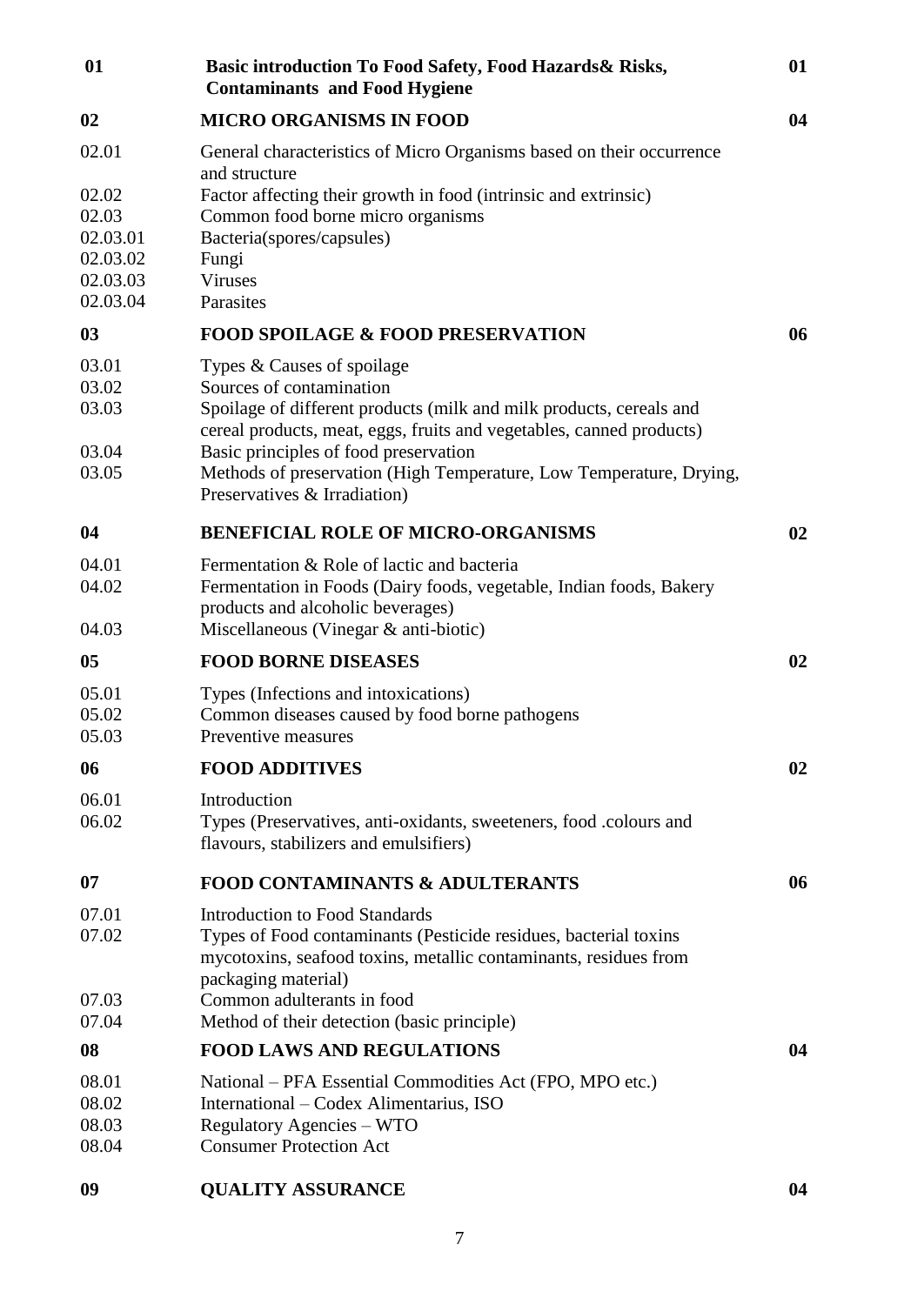- 09.01 09.02 09.03 Introduction to Concept of TQM, GMP and Risk Assessment Relevance of Microbiological standards for food safety HACCP (Basic Principle and implementation) **10 HYGIENE AND SANITATION IN FOOD SECTOR 06** 10.01 10.02 10.03 10.04 10.05 General Principles of Food Hygiene GHP for commodities, equipment, work area and personnel Cleaning and disinfection (Methods and agents commonly used in the hospitality industry) Safety aspects of processing water (uses & standards) Waste Water & Waste disposal **11 RECENT CONCERNS 03** 11.01 Emerging pathogens Genetically modified foods
- 11.02
- 11.03 Food labeling
- 11.04 Newer trends in food packaging and technology
- 11.05 BSE (Bovine Serum Encephthalopathy)

### **REFERENCES:**

- 1. Modern Food Microbiology by Jay. J.
- 2. Food Microbiology by Frazier and Westhoff
- 3. Food Safety by Bhat & Rao
- 4. Safe Food Handling by Jacob M.
- 5. Food Processing by Hobbs Betty
- 6. PFA Rules

#### SCHEME OF EXAMINATION FOR FINAL EXAMINATION F.M.:80

Objective (selection type) 25%<br>Short answers 25%  $answers$  25% Long answer 50%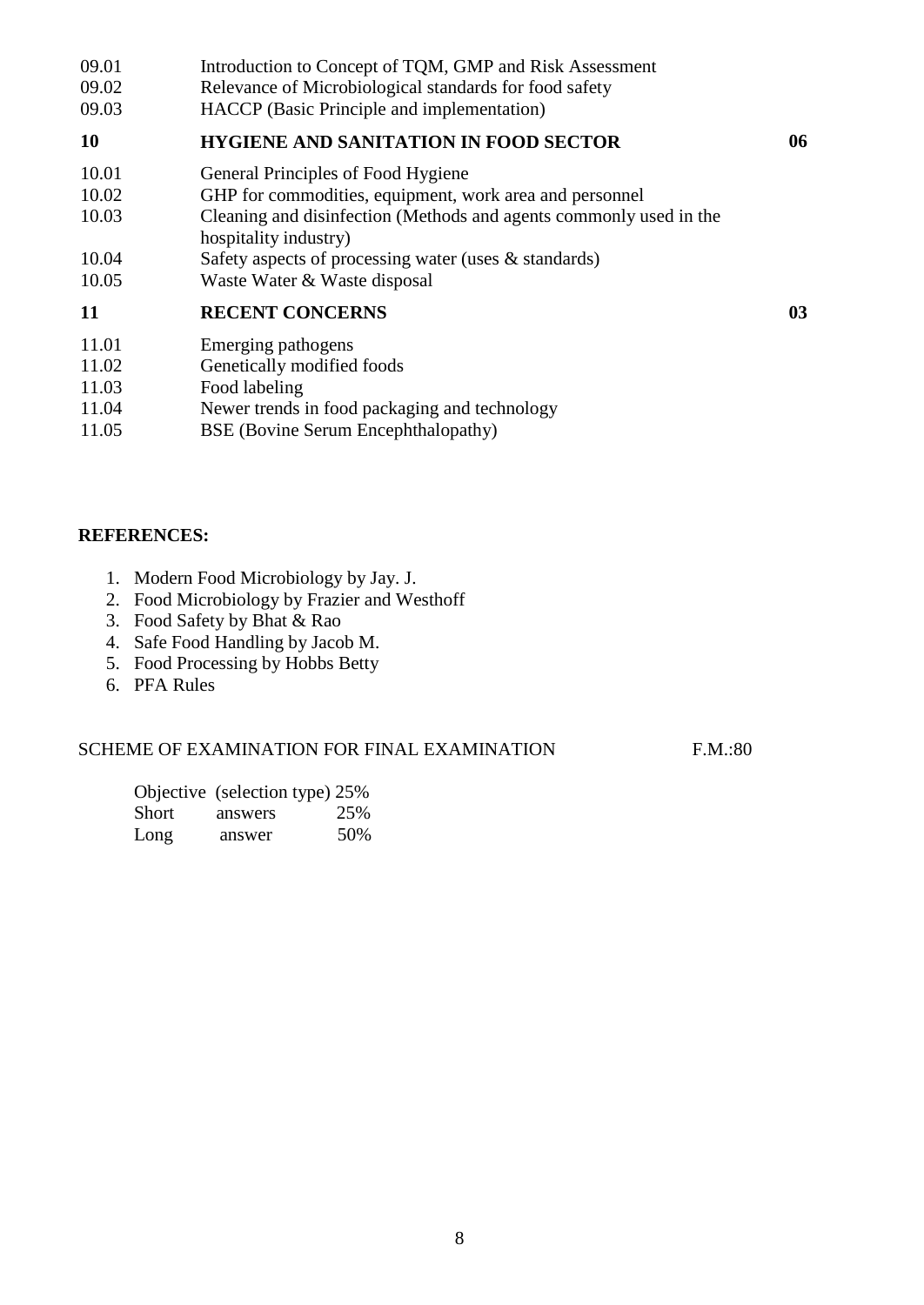# **FRONT OFFICE MANAGEMENT**

Subject code **36606**

No. of Periods In one Session 50

#### **Practical**

|    | No. of Periods |     |                       |      |
|----|----------------|-----|-----------------------|------|
|    |                |     | <b>Full Marks</b>     | : 50 |
|    | per week       |     | <b>External Marks</b> | : 40 |
|    |                | P/S | <b>Internal Marks</b> |      |
| 04 |                |     |                       | : 10 |
|    |                |     |                       |      |

### **Rationale:**

- (1) Planning and Evaluation of Front Office Operation
- (2) Budgeting
- (3) Computer Application in Front Office
- (4) Room Division

- (1) Planning and Evaluation of Front Office Operation
- (2) Budgeting
- (3) Computer Application in Front Office
- (4) Room Division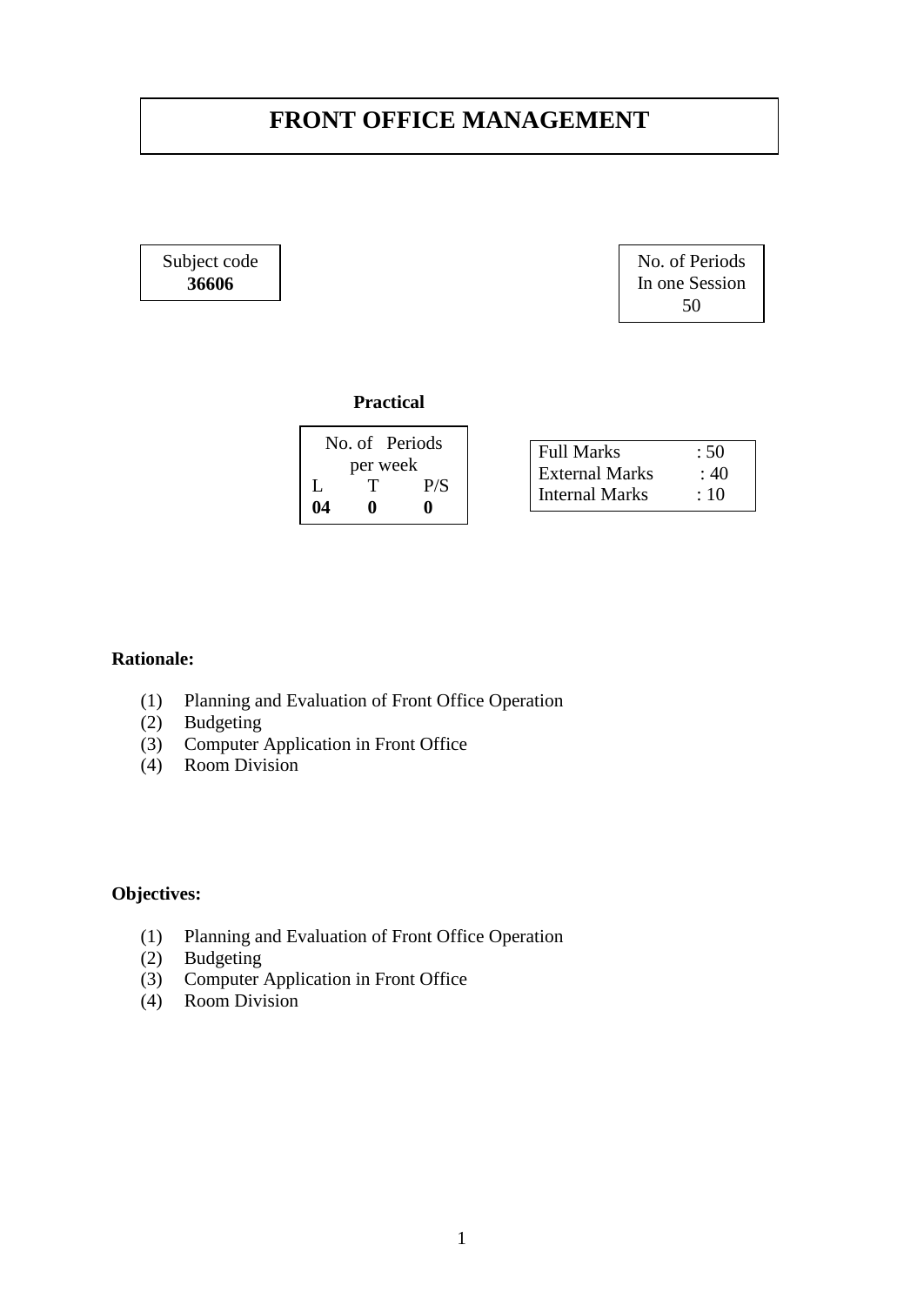| SI. No.        | <b>Topic</b>                                             |  |  |  |
|----------------|----------------------------------------------------------|--|--|--|
| 1              | HMS Training - Hot Function keys                         |  |  |  |
| $\overline{2}$ | How to put message                                       |  |  |  |
| 3              | How to put a locator                                     |  |  |  |
| 4              | How to check in a first time guest                       |  |  |  |
| 5              | How to check in an existing reservation                  |  |  |  |
| 6              | How to check in a day use                                |  |  |  |
| $\overline{7}$ | How to issue a new key                                   |  |  |  |
| 8              | How to verify key                                        |  |  |  |
| 9              | How to cancel a key                                      |  |  |  |
| 10             | How to issue a duplicate key                             |  |  |  |
| 11             | How to extend a key                                      |  |  |  |
| 12             | How to print and prepare registration cards for arrivals |  |  |  |
| 13             | How to program keys continuously                         |  |  |  |
| 14             | How to program one key for two rooms                     |  |  |  |
| 15             | How to re-program one key                                |  |  |  |
| 16             | How to make a reservation                                |  |  |  |
| 17             | How to create and update guest profiles                  |  |  |  |
| 18             | How to update guest folio                                |  |  |  |
| 19             | How to print guest folio                                 |  |  |  |
| 20             | How to make sharer reservation                           |  |  |  |
| 21             | How to feed remarks in guest history                     |  |  |  |
| 22             | How to add a sharer                                      |  |  |  |
| 23             | How to make add on reservation                           |  |  |  |
| 24             | How to amend a reservation                               |  |  |  |
| 25             | How to cancel a reservation                              |  |  |  |
| 26             | How to make group reservation                            |  |  |  |
| 27             | How to make a room change on the system                  |  |  |  |
| 28             | How to log on cashier code                               |  |  |  |
| 29             | How to close a bank at the end of each shift             |  |  |  |
| 30             | How to put a routing instruction                         |  |  |  |
| 31             | How to process charges                                   |  |  |  |
| 32             | How to process a guest check out                         |  |  |  |
| 33             | How to check out a folio                                 |  |  |  |
| 34             | How to process deposit for arriving guest                |  |  |  |
| 35             | How to process deposit for in house guest                |  |  |  |
| 36             | How to check room rate variance report                   |  |  |  |
| 37             | How to process part settlements                          |  |  |  |
| 38             | How to tally allowance for the day at night              |  |  |  |
| 39             | How to tally paid outs for the day at night              |  |  |  |
| 40             | How to tally forex for the day at night                  |  |  |  |
| 41             | How to pre-register a guest                              |  |  |  |
| 42             | How to handle extension of guest stay                    |  |  |  |
| 43             | handle deposit and check ins with voucher                |  |  |  |
| 44             | How to post payment                                      |  |  |  |
| 45             | How to print checked out guest folio                     |  |  |  |
| 46             | Check out using foreign currency                         |  |  |  |
| 47             | Handle settlement of city ledger balance                 |  |  |  |
| 48             | handle payment for room only to Travel Agents            |  |  |  |
| 49             | Handle of banquet event deposits                         |  |  |  |
| 50             | How to prepare for sudden system shutdown                |  |  |  |
| 51             | How to checkout standing batch totals                    |  |  |  |
| 52             | How to do a credit check report                          |  |  |  |
| 53             | How to process late charges on third party               |  |  |  |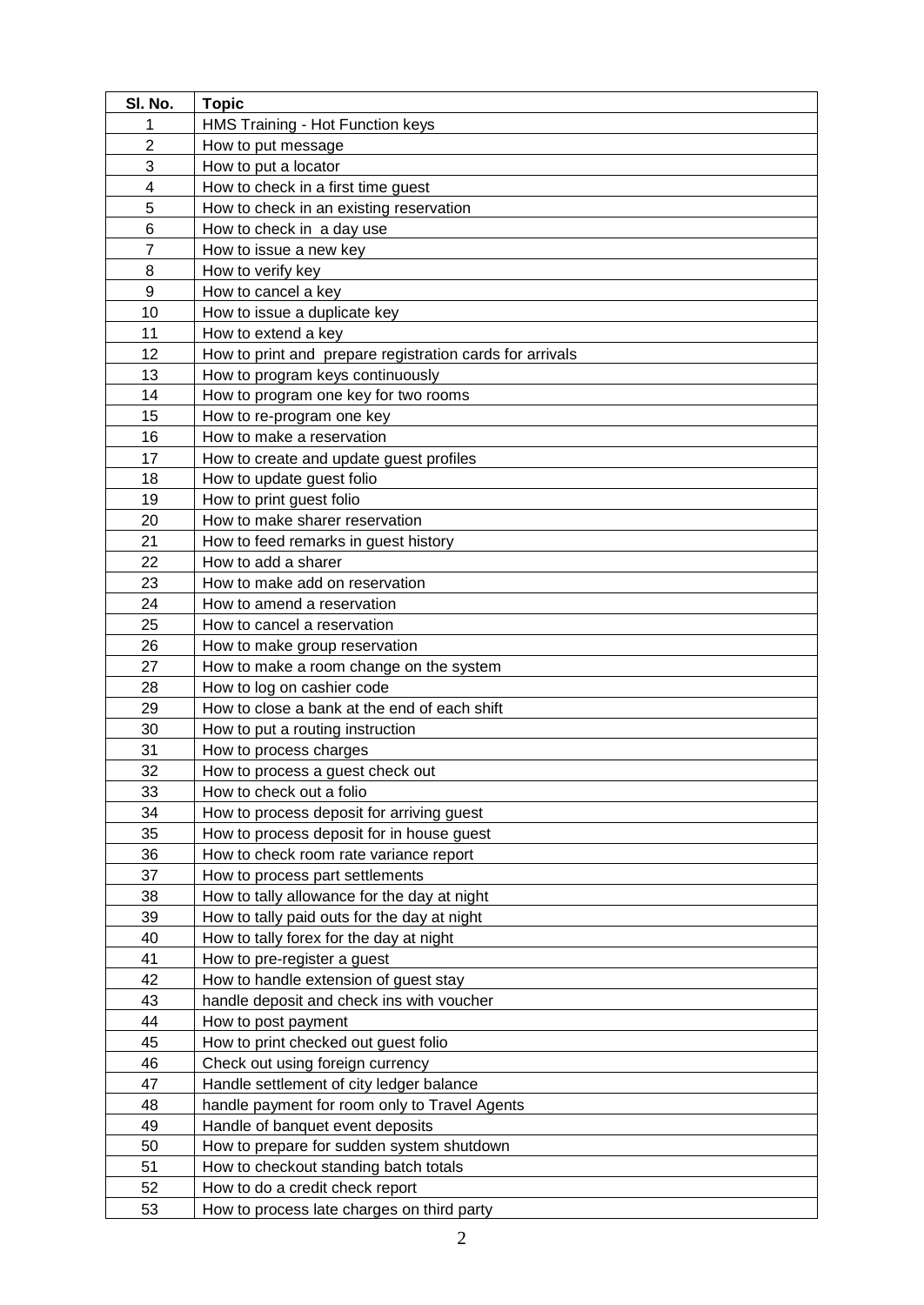| 54 | How to process late charges to credit card       |
|----|--------------------------------------------------|
| 55 | How to check out during system shut down         |
| 56 | Handling part settlements for long staying guest |
| 57 | How to handle paymaster folios                   |
| 58 | How to handle bills on hold                      |

#### **SCHEME OF EXAMINATION FOR FINAL EXAMINATION F.M. : 40**

Internal - 40% External - 60%

| 1. Front office management                     | $\sim$           | R.K.Sinha             |
|------------------------------------------------|------------------|-----------------------|
| 2. Front office management                     | $\sim$ 100 $\mu$ | S.K.Bhatnagar         |
| 3. Hotel front office – training manual        | $\sim$           | <b>Sudhir Andrews</b> |
| 4. Hotel front office – systems and procedures | $\sim$ 10 $\pm$  | Ravi Aggrawal         |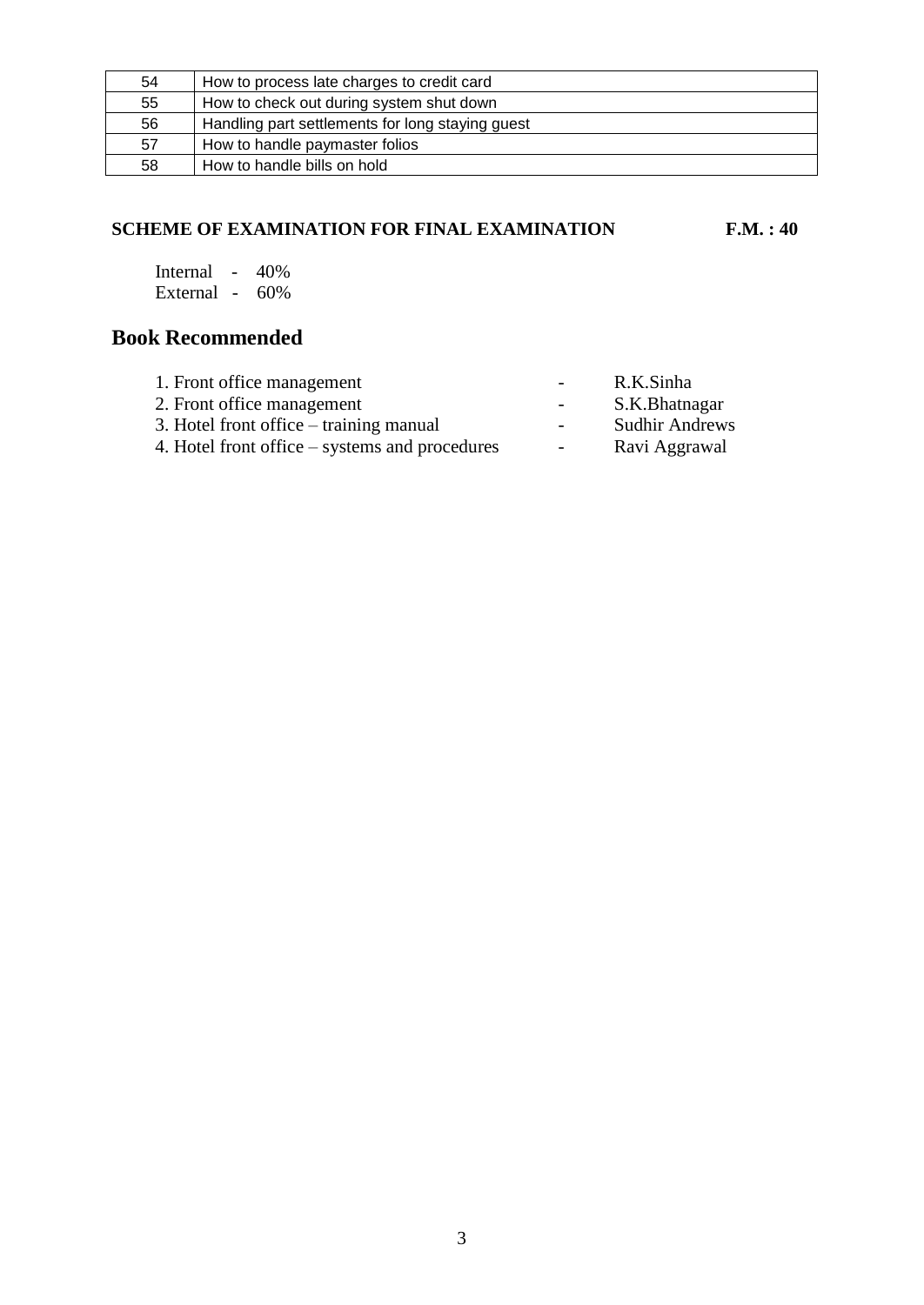# **ACCOMMODATION MANAGEMENT**

Subject code **36607**

No. of Periods in one Session **50**

## **Practical**

| No. of Periods |          |     |  |
|----------------|----------|-----|--|
|                | per week |     |  |
| Ι.             |          | P/S |  |
| 04             | n        |     |  |
|                |          |     |  |

| <b>Full Marks</b>     | :50 |
|-----------------------|-----|
| <b>External Marks</b> | :40 |
| Internal Marks        | :10 |

#### **Rationale:**

- 1. Planning the house keeping department
- 2. organizing the house keeping department
- 3. Interior decoration
- 4. Layout of Guest room
- 5. House keeping in Institutions

- 1. Planning the house keeping department
- 2. organizing the house keeping department
- 3. Interior decoration
- 4. Layout of Guest room
- 5. House keeping in Institutions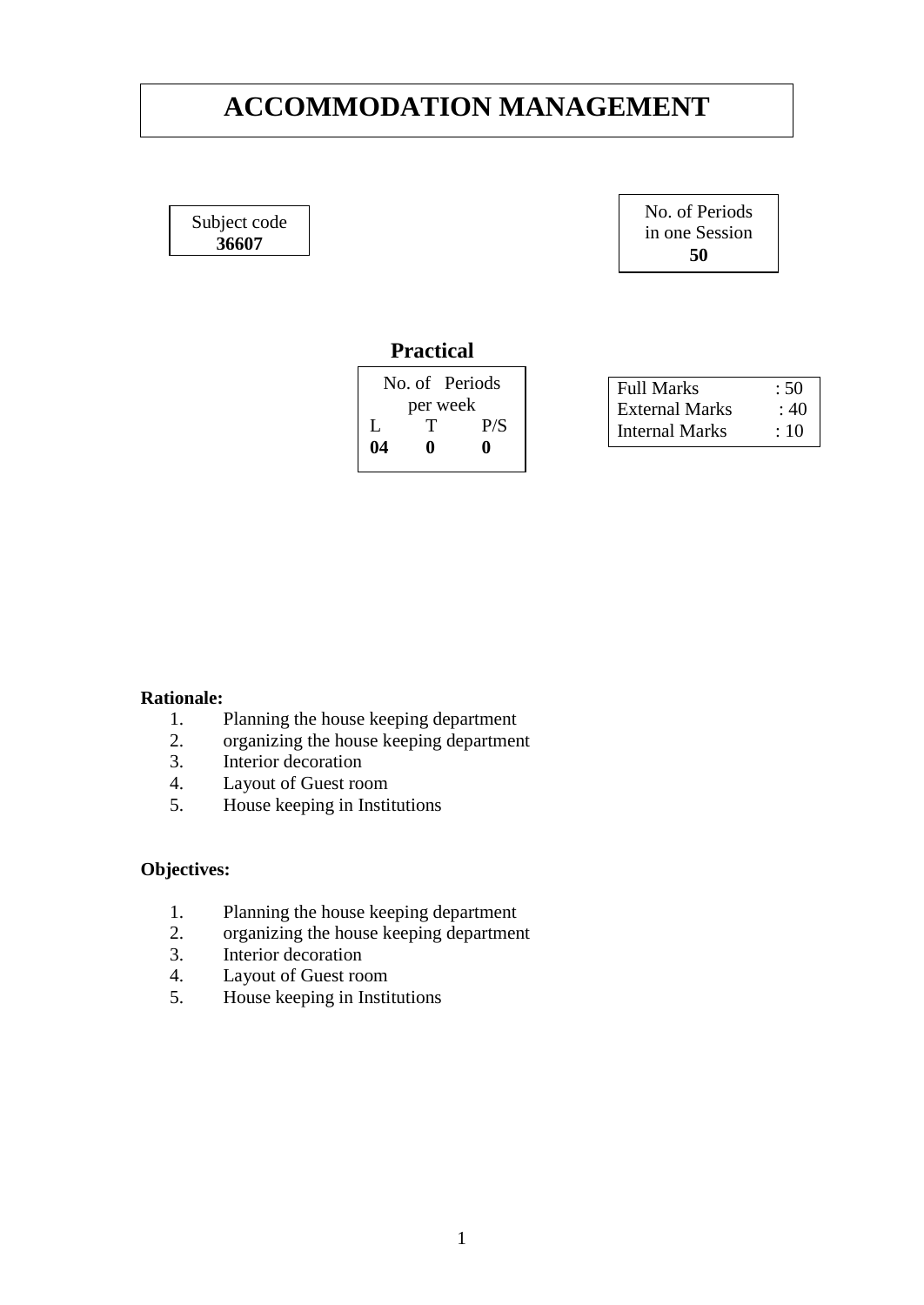| <b>Sl. No.</b> | <b>Topic</b>                                                                      | <b>Hours</b> |
|----------------|-----------------------------------------------------------------------------------|--------------|
| 01             | First Aid                                                                         | 16           |
| 01.01          | First aid kit                                                                     |              |
| 01.02          | Dealing with emergency situation                                                  |              |
| 02             | <b>Special Decorations</b>                                                        | 12           |
| 03             | Layout of a guest room                                                            | 12           |
| 04             | Team cleaning                                                                     | 12           |
| 05             | Devising training modules/standard operating<br>procedures/inspection check lists | 08           |
|                |                                                                                   |              |

## **SCHEME OF EXAMINATION FOR FINAL EXAMINATION F.M. 40**

| Internal |   | 40% |
|----------|---|-----|
| External | - | 60% |

| 1. Text book of House Keeping | $\overline{\phantom{0}}$ | <b>Sudhir Andrews</b> |
|-------------------------------|--------------------------|-----------------------|
| 2. Professional management of | $\overline{\phantom{0}}$ | Thomas J.A. Jones     |
| House keeping operation       |                          |                       |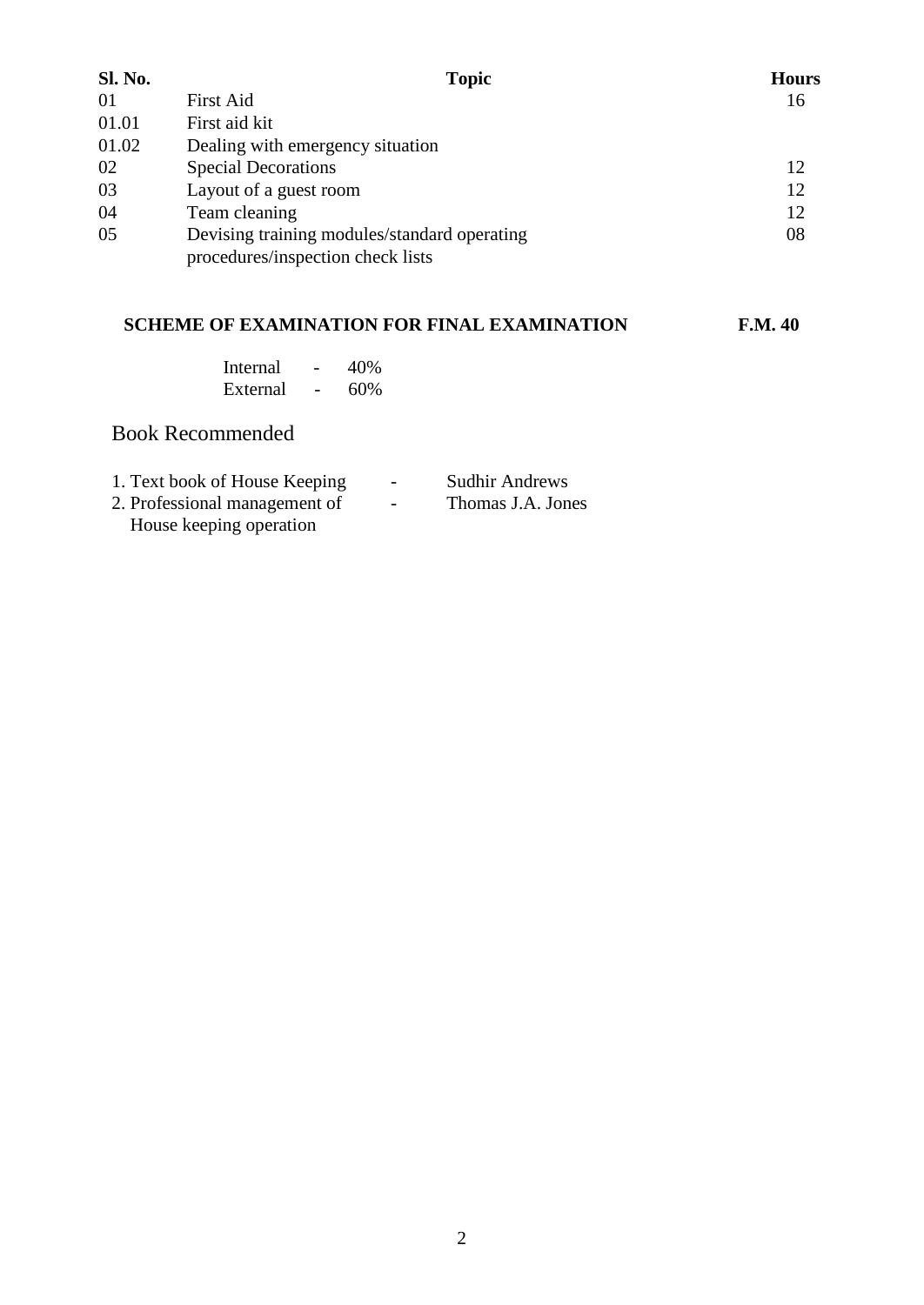# **PROFESSIONAL STUDIES & ENTREPRENEURSHIP**

Subject code

| .<br>36608 | No. of Periods |
|------------|----------------|
|            | in one Session |
|            | 50             |
|            |                |

#### **SESSIONAL**

| No. of Periods |   |     |  |
|----------------|---|-----|--|
| per week       |   |     |  |
| L              | T | P/S |  |
| 04             | o |     |  |

| Full Marks            | :50  |
|-----------------------|------|
| <b>External Marks</b> | :30  |
| Internal Marks        | : 20 |

#### **Rationale:**

The paper has been introduced to achieve dual purpose for the students.

Firstly, this course provides the basics of Professional management and secondly it also prepares the student to develop self reliance by becoming an entrepreneur.

This makes them conversant with their duties and responsibility to make them successful in their career by developing profession expertise.

#### **Objective:**

The paper has been introduced to achieve dual purpose for the students.

Firstly, this course provides the basics of Professional management and secondly it also prepares the student to develop self reliance by becoming an entrepreneur.

This makes them conversant with their duties and responsibility to make them successful in their career by developing profession expertise.

- 1. Entrepreneurship Michael E. Gordon
- 2. Entrepreneurship K.P.Sharma
-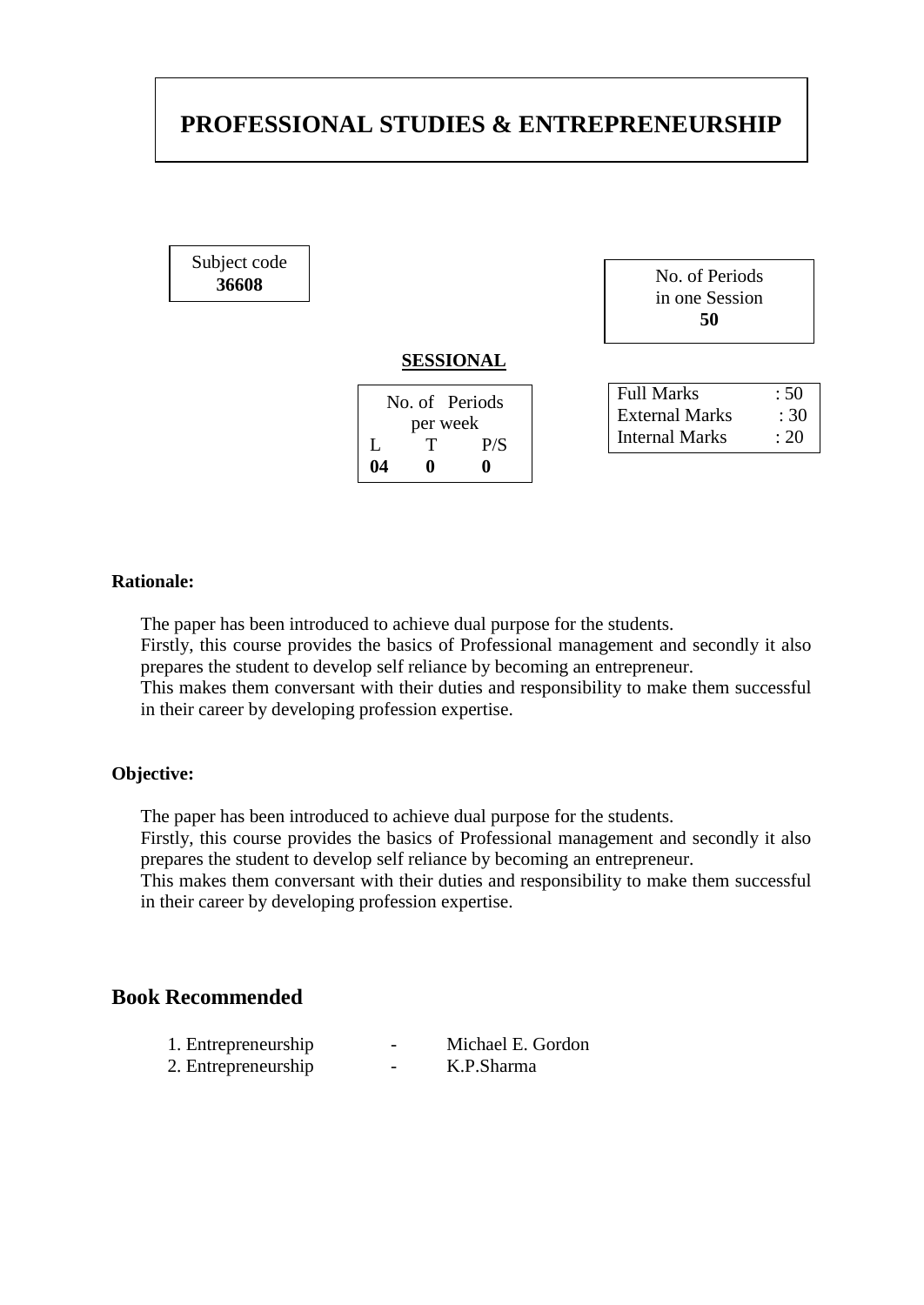# **ACCOMODATION MANAGEMENT**

Subject code **36609**



#### **SESSIONAL**

|          | No. of Periods |     |
|----------|----------------|-----|
| per week |                |     |
| L        | т              | P/S |
| 00       | o              | 0   |

| <b>Full Marks</b> | 50 |
|-------------------|----|
| External Marks :  | 30 |
| Internal Marks:   | 20 |

### **Rationale:**

- **1.** Planning the house keeping department
- 2. organizing the house keeping department<br>3. Interior decoration
- **3.** Interior decoration
- **4.** Layout of Guest room<br>**5.** House keeping in Insti
- **5.** House keeping in Institutions

- **1.** Planning the house keeping department
- **2.** organizing the house keeping department
- 3. Interior decoration<br>4. Lavout of Guest ro
- **4.** Layout of Guest room
- **5.** House keeping in Institutions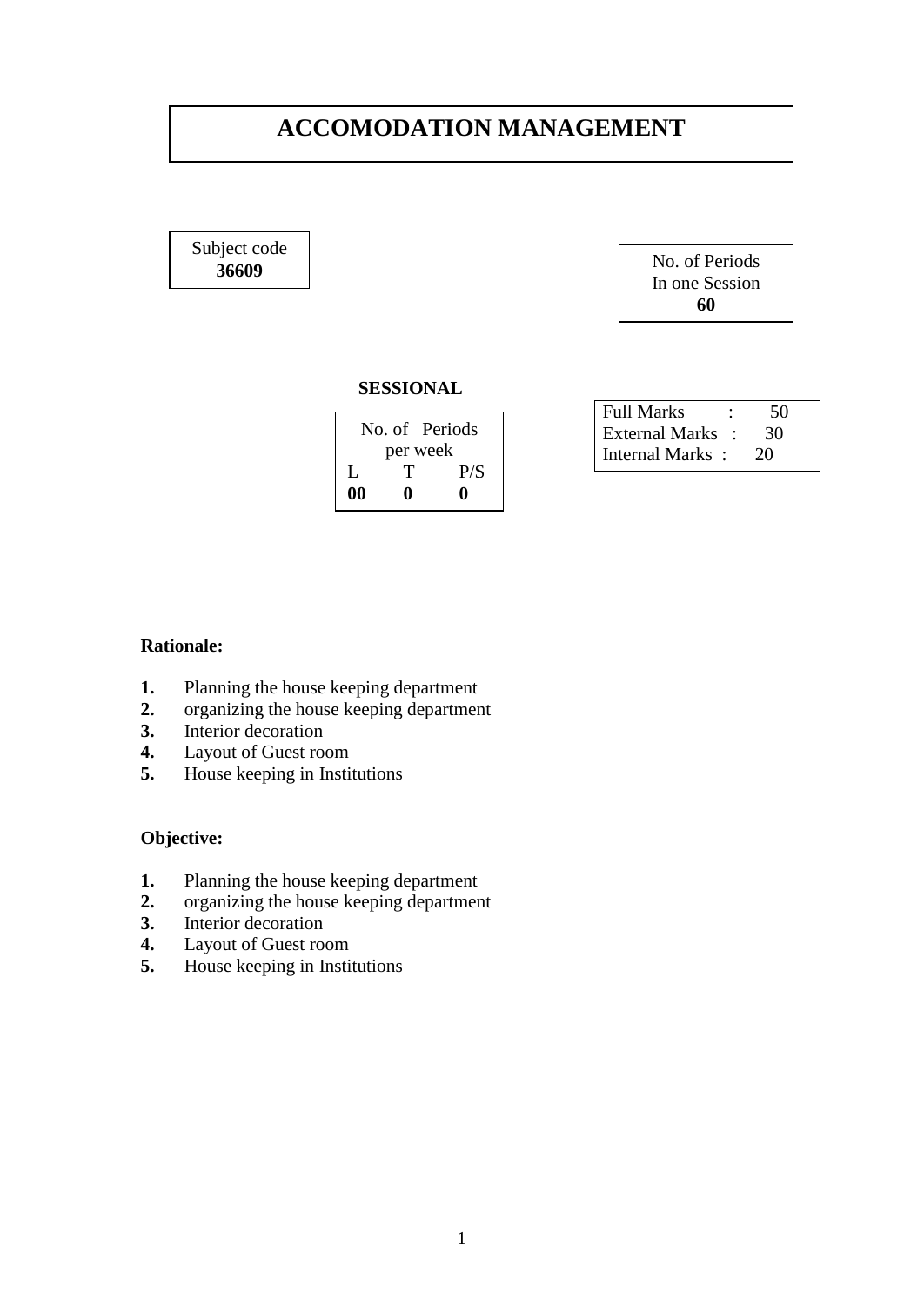| <b>Sl. No.</b><br>01<br>01.01<br>01.02 | <b>Topic</b><br><b>First Aid</b><br>First aid kit<br>Dealing with emergency situation | <b>Hours</b><br>16 |
|----------------------------------------|---------------------------------------------------------------------------------------|--------------------|
| 02                                     | <b>Special Decorations</b>                                                            | 12                 |
| 03                                     | Layout of a guest room                                                                | 12                 |
| 04                                     | Team cleaning                                                                         | 12                 |
| 05                                     | Devising training modules/standard operating<br>procedures/inspection check lists     | 08                 |

# **SCHEME OF EXAMINATION FOR FINAL EXAMINATION F.M. 50**

| Internal | 40% |
|----------|-----|
| External | 60% |

| 1. Text Book of House Keeping | $\sim$ | <b>Sudhir Andrews</b> |
|-------------------------------|--------|-----------------------|
| 2. Professional Management of | $\sim$ | Thomas J.A.Jones      |
| House Keeping Operation       |        |                       |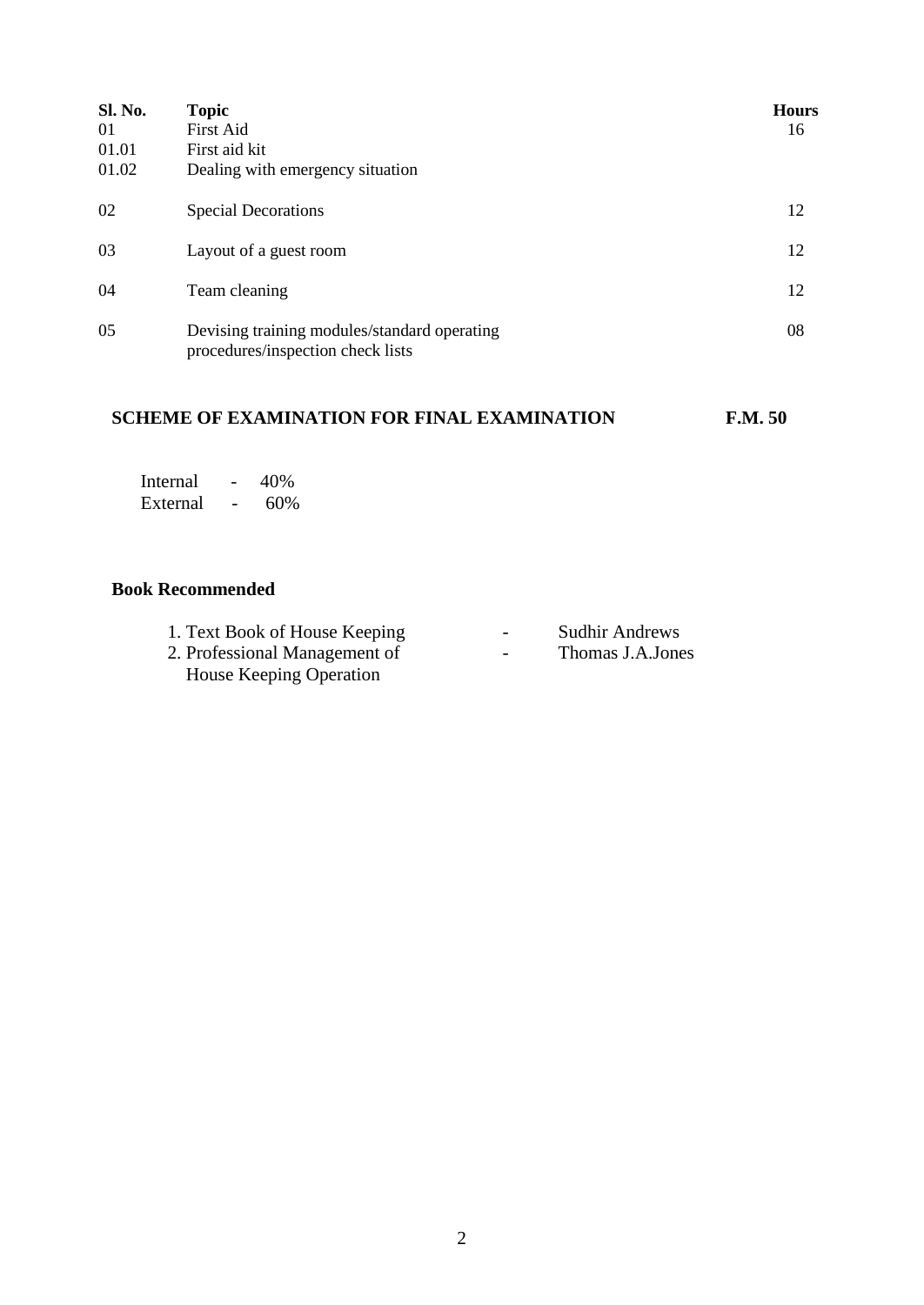# **RESEARCH METHODOLOGY & PROJECT WORK**

Subject code **36610**

No. of Periods in one Session **50**

#### **SESSIONAL**

| No. of Periods |   |     |
|----------------|---|-----|
| per week       |   |     |
| L              |   | P/S |
| 04             | 0 | 0   |

| <b>Full Marks</b> | $\div$ 50  |
|-------------------|------------|
| External Marks    | $\div$ 30  |
| Internal Marks    | $\cdot$ 20 |

### **Rationale:**

Research Methodology will be taught in the theory class to prepare students on how to approach the subject of Project Report in the 3<sup>rd</sup> year. Inputs can be given to the students during the institute tenure but topics allotted only after return from IT. This will help students perceive the subject in a better fashion while the vacation period between the two years ( $2<sup>nd</sup>$  &  $3<sup>rd</sup>$  year) utilized for exploratory research and self study. Final preparation of the project will be done only in the  $3<sup>rd</sup>$  year under guidance.

#### **Objectives:**

Research Methodology will be taught in the theory class to prepare students on how to approach the subject of Project Report in the  $3<sup>rd</sup>$  year. Inputs can be given to the students during the institute tenure but topics allotted only after return from IT. This will help students perceive the subject in a better fashion while the vacation period between the two years ( $2^{nd}$  &  $3^{rd}$  year) utilized for exploratory research and self study. Final preparation of the project will be done only in the  $3<sup>rd</sup>$  year under guidance.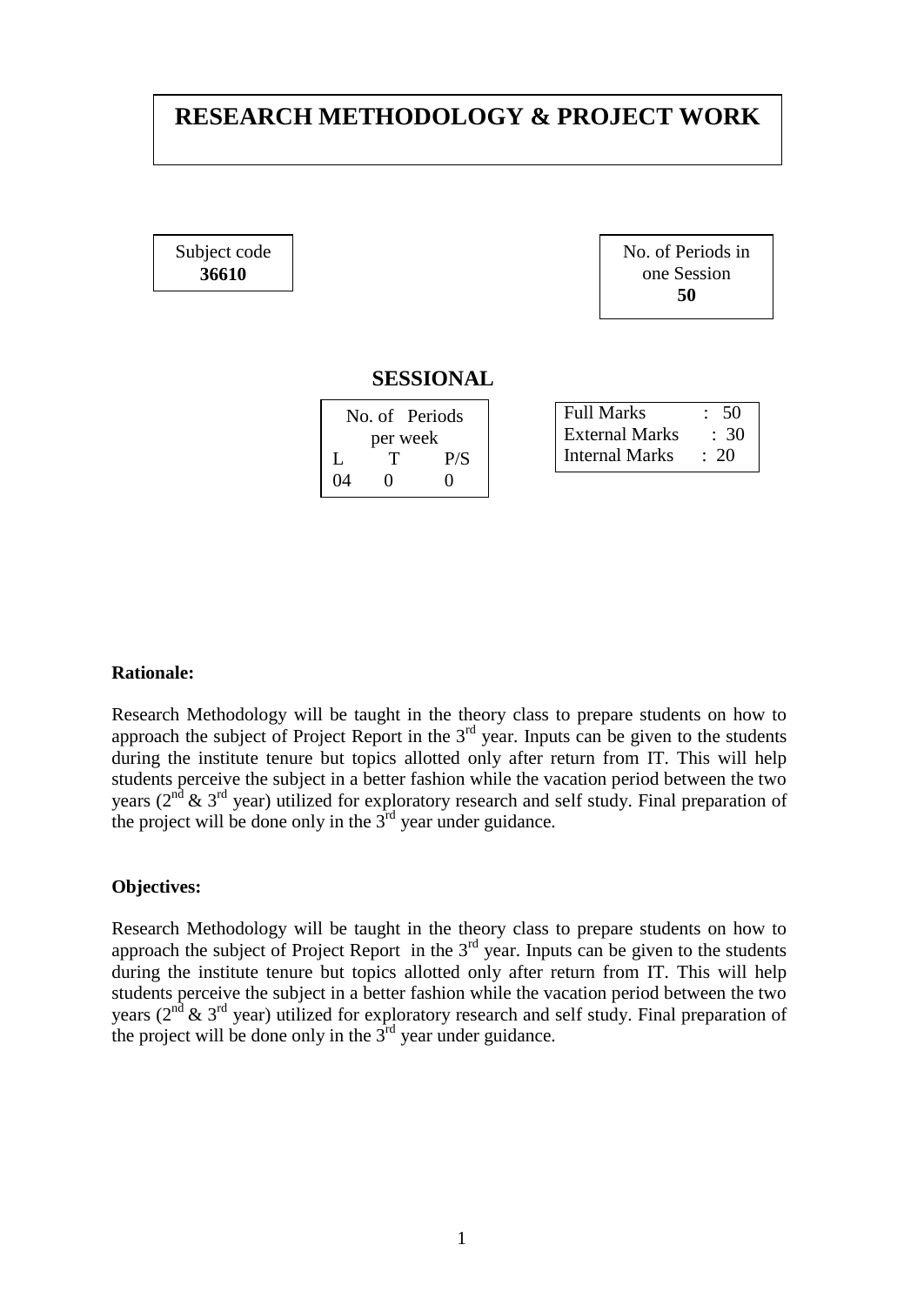| 01              | <b>INTRODUCTION TO RESEARCH METHODOLOGY</b>                 | 15 |
|-----------------|-------------------------------------------------------------|----|
| 01.01           | Meaning and objectives of Research                          |    |
| 01.02           | Types of Research                                           |    |
| 01.03           | <b>Research Approaches</b>                                  |    |
| 01.04           | Significance of Research                                    |    |
| 01.05           | Research methods vs Methodology                             |    |
| 01.06           | <b>Research Process</b>                                     |    |
| 01.07           | Criteria of Good Research                                   |    |
|                 | 01.08 Problem faced by Researches                           |    |
| 01.09           | Techniques Involved in defining a problem                   |    |
| 02              | <b>RESEARCH DESIGN</b>                                      | 10 |
| 02.01           | Meaning and Need for Research Design                        |    |
| 02.02           | Features and important concepts relating to Research design |    |
| 02.03           | Different Research design                                   |    |
| 02.04           | important Experimental Designs                              |    |
|                 |                                                             |    |
| 03 <sup>7</sup> | <b>SAMPLE DESIGN</b>                                        | 10 |
| 03.01           | Censure and sample Survey                                   |    |
| 03.02           | Implication of Sample design                                |    |
| 03.03           | Criteria for selecting a sampling procedure                 |    |
| 03.04           | Characteristics of a good sample design                     |    |
| 03.05           | Different types of Sample design                            |    |
| 03.06           | <b>Measurement Scales</b>                                   |    |
| 03.07           | <b>Important scaling Techniques</b>                         |    |
| 04              | <b>METHODS OF DATA COLLECTION</b>                           | 05 |
| 04.01           | <b>Collection of Primary Data</b>                           |    |
| 04.02           | Collection through Questionnaire and schedule collection of |    |
|                 | Secondary data                                              |    |
| 04.03           | Difference in Questionnaire and schedule                    |    |
| 04.04           | Different methods to collect secondary data                 |    |
| 05 <sup>7</sup> | DATA ANALYSIS INTERPRETATION AND PRESENTATION               | 10 |
|                 | <b>TECHNIQUES</b>                                           |    |
| 05.01           | <b>Hypothesis Testing</b>                                   |    |
| 05.02           | Basic Concepts concerning Hypothesis Testing                |    |
| 05.03           | Procedure and flow diagram for Hypothesis Testing           |    |
| 05.04           | <b>Test of Significance</b>                                 |    |
| 05.05           | Chi-Square Analysis                                         |    |
| 05.06           | <b>Report Presentation Techniques</b>                       |    |